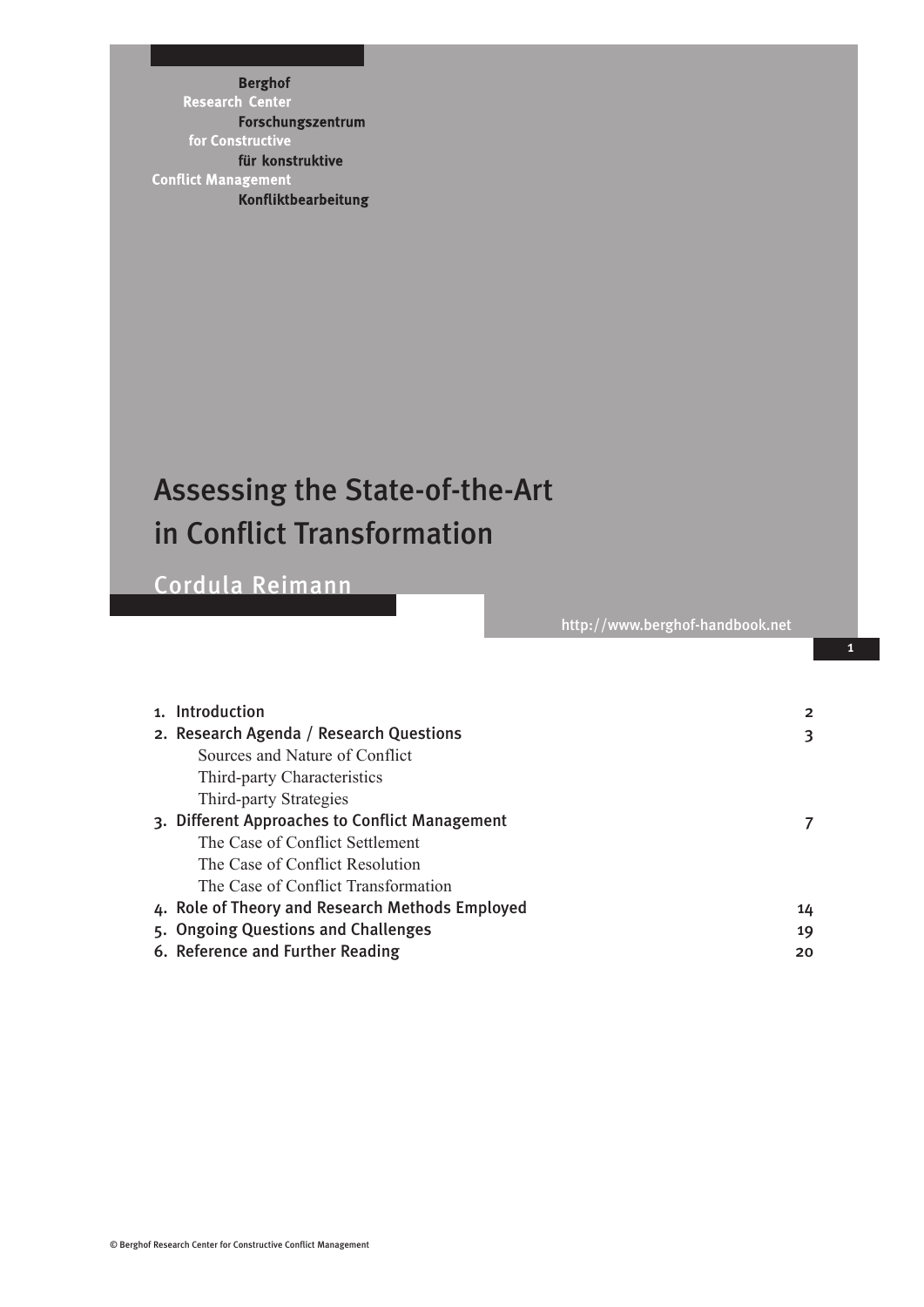## Assessing the State-of-the-Art in Conflict Transformation – Reflections from a Theoretical Perspective

### Cordula Reimann

## 1. Introduction

The following analysis aims to provide some direction through the jungle of conceptual and definitional imprecision that is prevalent in the overall field of conflict management and conflict transformation. At best, the following description suggests one possible, and hence tentative, interpretation of what may be regarded as the state-of-the-art. In any case, the author's comments remain more indicative than comprehensive.

The guiding question in this analysis is how to map out conceptually and theoretically the fields of conflict management and conflict transformation. This question will be discussed in the context of the conflict management field with reference to three possible approaches: conflict settlement, conflict resolution and conflict transformation (*see* Figure 1).

Before venturing any further in the task, it is necessary to make some introductory remarks. First, despite, or perhaps even due to, its innate multidisciplinary nature, the overall field of conflict management is fraught with conceptual and definitional imprecision. In most of the academic literature, the terms *conflict management*, *conflict resolution* and *conflict transformation*  are often used loosely and interchangeably, in many cases referring to the same strategies. Similarly, one may also come across the term mediation to cover all different forms of third-party intervention. In short , non-uniform terminology" (Ropers 1997; p5) is now more the norm than the exception in the overall field: this definitional imprecision of core concepts continually increases as more actors become involved.

The term conflict management is itself rather unfortunate, as it may well include approaches such as conflict transformation that go far beyond the , logic of management'. However, in the lack of a better alternative, I will accept the use of conflict management as an umbrella term, while cautioning against its definitional and conceptual pitfalls.

Second, most recognised scholars bring to the field of conflict management expertise drawn both from academia and from actual conflict management practice. As a consequence, most defy easy classification and their work does not fall exclusively into one category.

Third, despite the complexity of the different approaches, the research community of conflict management has done little in the last thirty years to attempt state-of-the-art reviews or even to stress the interdisciplinary nature of the field by providing usable introductory textbooks (one of the few exceptions may be Miall, Ramsbotham and Woodhouse 1999).

Fourth, the research on individual and group conflict management, like community mediation and alternative dispute resolution (ADR), has had a major impact on conflict management in international relations. Moreover, given the quality of most current violent, protracted conflicts, it becomes increasingly difficult to distinguish conflict management in internal domestic conflict and external international conflict. These conflicts are protracted to the extent that the crisis usually patterns itself around the social and political make-up of different groups, drawing its characteristics from their language, religion, clan affiliation, political and social identity and structure. Thus, to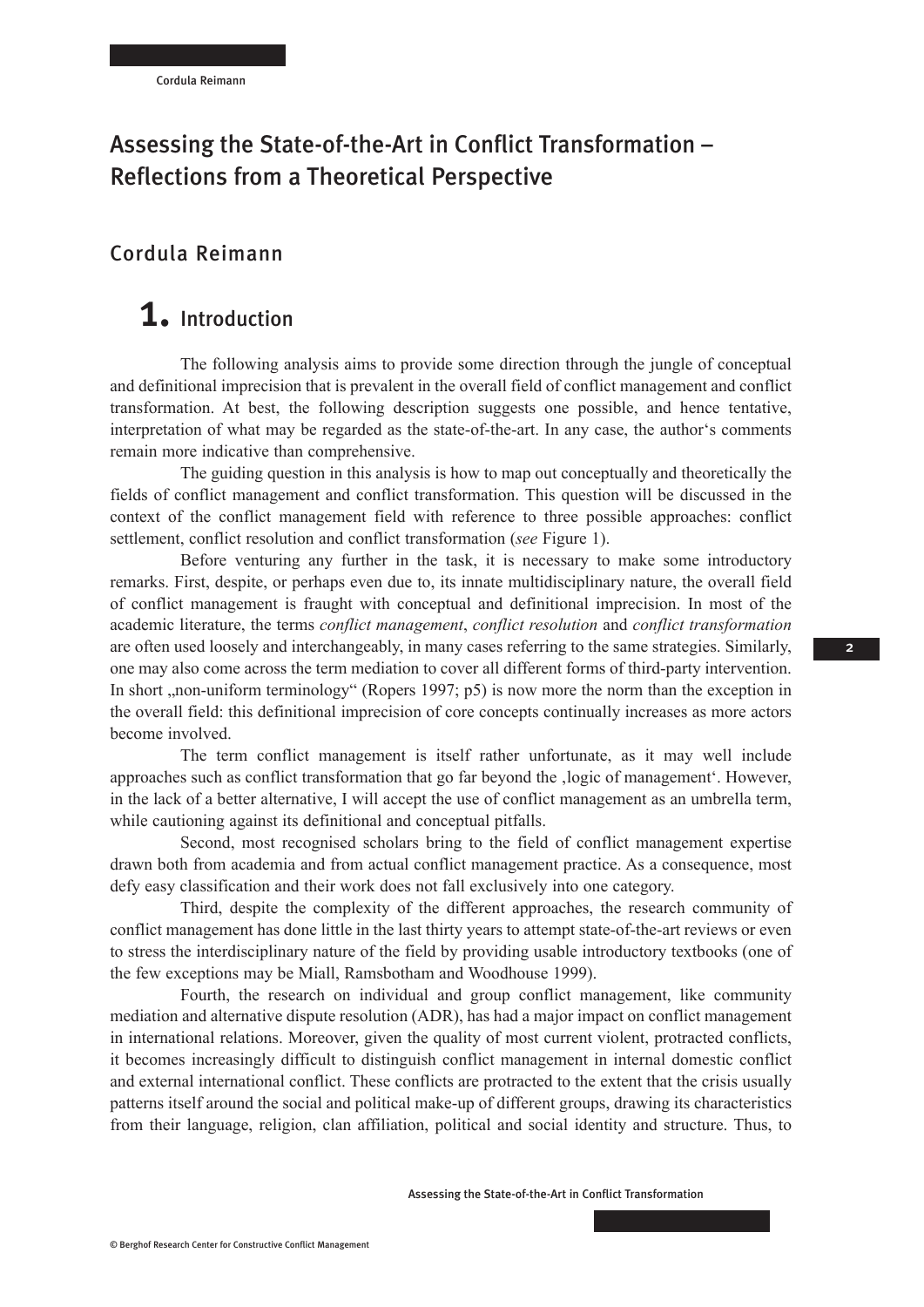some extent the following analysis of protracted conflicts in the international arena may also hold true for inter-group conflict management carried out at other social levels.

To give the following analysis a useful framework, I will first focus on the research agenda and research questions, and then move forward to review the role of theory and research methods.

## 2. Research Agenda / Research Questions

The general field of conflict management as theory and practice is best understood as a thoroughly complex, multidisciplinary study area of a wide variety of disciplines including international law, psychology, philosophy, socio-biology, international relations, conflict/peace research, political science, economics and social anthropology. As in the case of international relations and peace research, there is no one predominant, legitimate subject matter. This should hardly be surprising given not only the broad scope of the field, but also its focus on conflict and its management as a generic social phenomenon from the inter-personal through to the international levels.

In the past, research has largely been devoted to the analysis of contextual and process variables concerning inter-personal, inter-group and international conflicts, such as the *sources* and *nature of the conflict*, as well as *third-party characteristics and strategies* that may be conducive to better conflict management. (*See*, for instance, Bercovitch and Rubin 1992, pp1-29). This can be illustrated by looking briefly at the principal debates that have taken place around these issues for the last thirty years.

#### 2.1 Sources and Nature of Conflict

Until recently, research into the sources and nature of conflict has usually centred around two ontological strands: the *subjectivist* and the *objectivist* approach. The subjectivist approach to conflict focuses primarily on the perceived incompatibility of goals. The essential implications of this are, first, many goals are subjectively perceived as incompatible, whereas from an objective point of view they can be thoroughly compatible. This may be due to misinformation, cultural misunderstanding, or misperceptions such as stereotypes, mistrust and emotional stress. Second, structurally unfair or unjust relationships are often not recognised while at least one of the parties involved fails to perceive their own dependence and unequal treatment by the other. This can be exemplified by the phenomenon of the , happy slave'.

It is exactly with the latter situation that the objectivist approach is concerned. It seeks the origins of conflict in the social and political make-up and structure of society. Here, the crucial point is that conflict can exist independently of the perceptions of the parties involved. The conflict/peace researcher, Schmid, gives the example of a class conflict which  $, \dots$  is not a conflict because the classes have incompatible goals, fight each other, and hate each other. . . [but rather] a conflict because the social structure is such that one class loses what the other class wins" (Schmid 1968, p226).

Despite this, the distinction between subjectivity and objectivity, in the end, says little of analytical value. The , objective' observer, in labelling the structure of a system as conflictual or violent contrary to the perception of the parties involved, is making a subjective interpretation. This is based on his or her own subjective values and criteria as to what constitutes a conflict in the first instance. Accordingly, the objectivist approach cannot be deemed value-free, as it only reflects ", another subjective assessment of the situation [...] by some third party rather than by the participants" (Mitchell 1991, p221).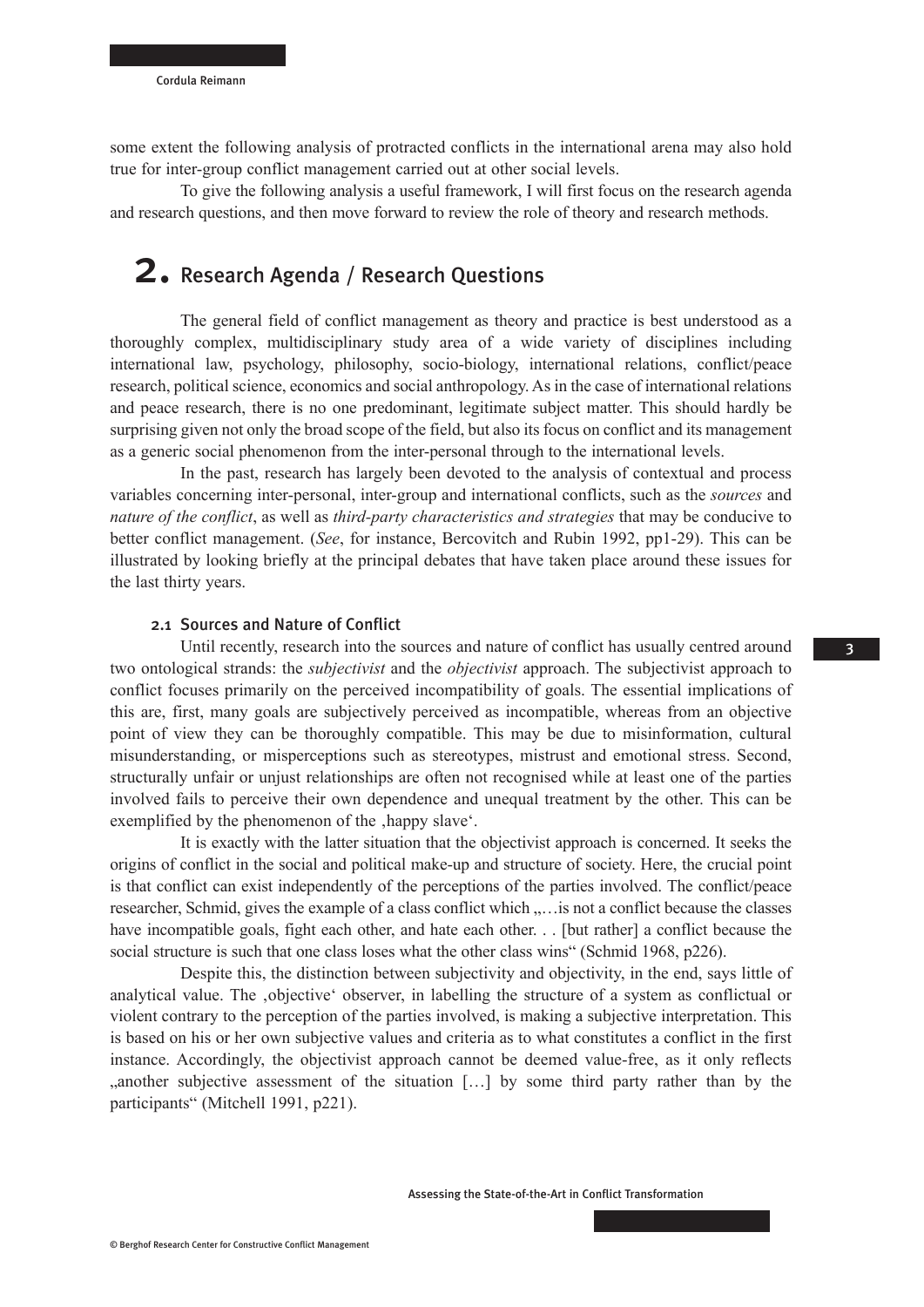As the current realities of protracted, ethno-national conflicts are considered, it seems evident that most of these are best explained as dynamic processes involving a mixture of subjective features (such as identities, needs and interests) and – supposedly – objective, structural ones (such as unequal distribution of resources). Consequently, any exclusive reliance on either a subjectivist or objectivist framework will prove insufficient to capture the nuances of the conflict. With regard to the practice of conflict management, it appears safe to say that some conflict management approaches may, even if more implicitly than explicitly, effectively bridge the theoretical divide between subjectivity and objectivity. This is achieved through the combination of different conflict management strategies, for example, conflict settlement strategies, such as *power mediation*, and conflict resolution strategies, exemplified by facilitation or dialogue workshops. The quality and quantity of these combined methods are highly dependent on the conflict stage within which they are employed.

#### 2.2 Third-party Characteristics

Concurrent with the recurring debate on the sources and nature of conflict, there have been extensive discussions among theoreticians and practitioners concerning the characteristics of third parties. This is especially applicable to the issue of his or her impartiality and neutrality. In the past, academics and practitioners were evenly split on the question of how far the notion of impartiality/ neutrality achieves and explains an outcome of third party intervention that is considered to be successfull (*see* contribution of Ron Fisher on the website version of this Handbook).

Given the nature of most global intra-state conflicts, it seems appropriate not to treat notions of impartiality and partiality as mutually exclusive characteristics of third parties, but rather to focus on their somewhat ambivalent and complementary nature.

On the one hand, *impartiality* of third parties seems to be essential especially when those parties lack the leverage necessary to reach a successful outcome to the dispute. An illustrative example can be the informal mediation efforts of the Quakers, private individuals and of scholarspractitioners. On the other hand, partiality of the third party may prove to be key when this leverage is present (Kleiboer 1996, p372). Here, the role of the superpower, USA, as third party in most Middle East peace talks comes immediately to mind.

Having said that, the development of procedures for conflict management should not be regarded as static or rigid, but rather as dynamic features that must be easily adapted to the changing framework conditions. As this analysis will show, it is paramount to effectively contextualise the different means of conflict intervention such as facilitation or conciliation on the one hand, and power mediation on the other. This becomes even more important and challenging when considering the multiple and diverse involvement of Track I, II and III actors in most intractable and deep-rooted conflicts. The next section will draw attention to these activities.

#### 2.3 Third-party Strategies

What exactly do we mean by the terms *Track I*, *Track II* and the more recent addition, *Track III* (*outlined in* Box 1)? In the past attention has focused primarily on the differences in substance and emphasis between Track I as conflict settlement strategies and Track II as conflict resolution strategies. While Track I was mainly reserved for the official and formal activities of diplomatic and governmental actors, Track II referred largely to more informal and unofficial efforts by other non-governmental parties.

Track I activities range from official and non-coercive measures, such as good offices, fact-finding missions, facilitation, negotiation/mediation and peacekeeping, to more coercive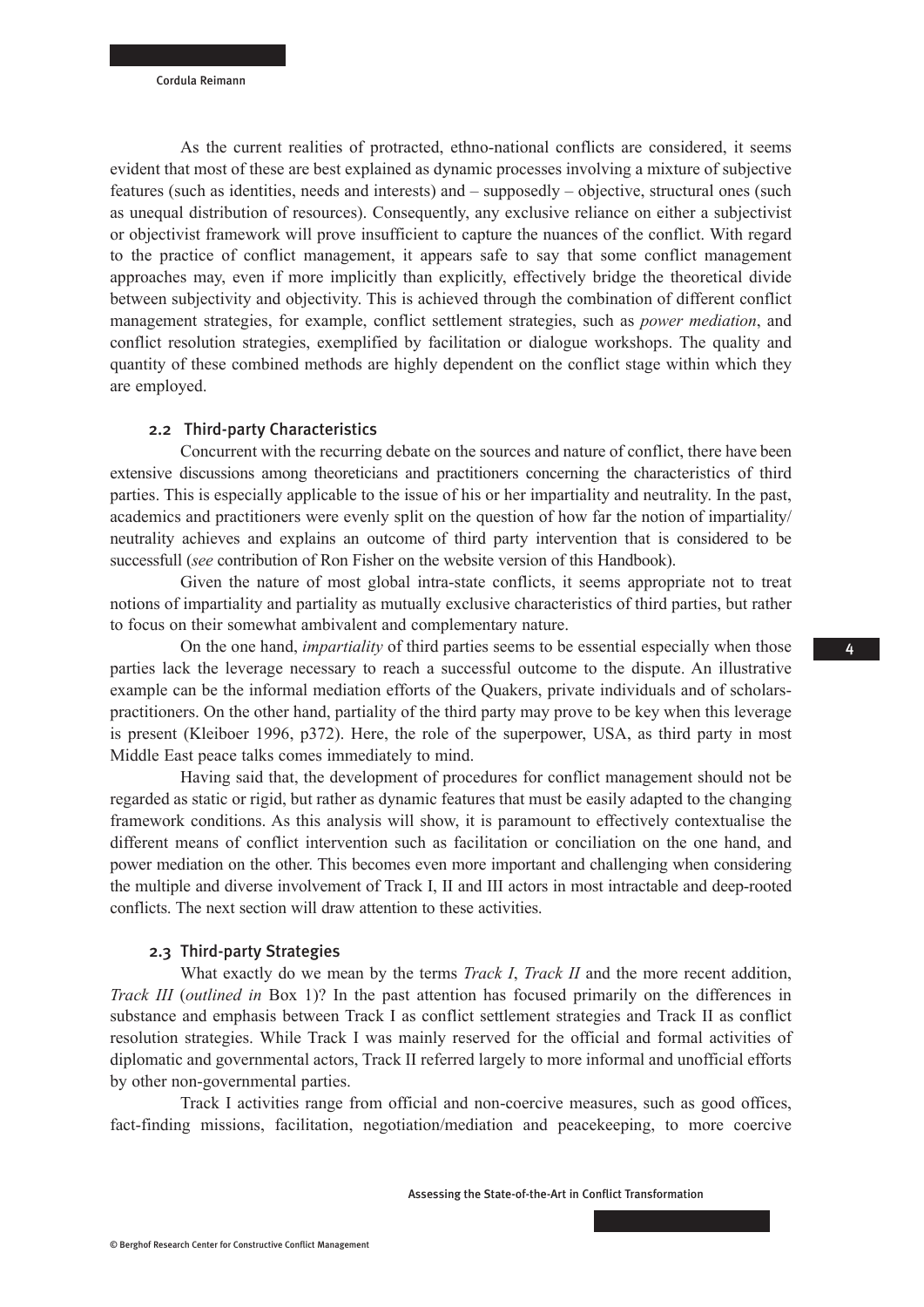measures, such as power-mediation, sanctions, peace-enforcement and arbitration. (See Ron Fisher's article on the website version of this volume, for a good discussion of the changing nature of peacekeeping, as well as that of Hansen, Ramsbotham and Woodhouse in this volume).

In contrast to Track I, Track II refers to all non-official and non-coercive activities, illustrated by facilitation or consultation (occasionally, one comes across the more general term mediation in reference either to facilitation or to consultation). Generally, these are conducted in the form of problem-solving workshops or round table discussions.

This distinction between Tracks I and II further suggests that there will be striking differences in strategies employed. Although, the strategies are different in emphasis, it seems clear that in most third-party interventions Track I and II strategies go hand in hand and, in many instances, will be purposely combined. In practice, conflict settlement measures, such as mediation by Track I actors, may actually be mirrored with conflict resolution strategies, such as the facilitation/ consultation by Track II actors. The crucial point is that some features of both Tracks may not only complement one another, but also overlap in both theory and practice. A good example of this is the conflict management effort in Northern Ireland during the early 1990s: David Bloomfield (1997) has illustrated just how far conflict settlement efforts on Track I, by the British Secretary of State of Northern Ireland, overlapped with the Track II conflict resolution work of the Community Relations Council.

Conflict settlement should not be understood as a necessary pre-condition for conflict resolution. Experience has shown, for example, that, if negotiations on Track I become embroiled in a deadlock, unofficial and informal fora in the form of facilitation and problem-solving workshops (Track II) may not only be initiated or continued, but also helpful in producing a breakthrough.

This can be illustrated by the back-channel, conflict resolution process in Norway that eventually led to a framework for conflict settlement and subsequently a negotiated agreement between the Israeli government and the PLO in 1993 (*see* Lederach 1997, pp32-34; Corbin 1994). In this process, a Norwegian scholar and his wife hosted and facilitated these secret talks in 1992 between Israeli and Palestinian officials, each of whom enjoyed top-level access while maintaining their independence. The attainment of a reasonably cooperative relationship between these two adversarial parties, before the actual start of the formal negotiations, proved to be not only crucial to the success of the negotiation process itself, but also clearly illustrated the rather limited potential of conflict settlement strategies such as power mediation/bargaining, when they are attempted in isolation. The underlying assumption lurking behind this analysis is that very few conflict management strategies will be fully effective by an exclusive reliance on either a Track I or Track II framework.

Since the early 1990s an appropriate analytical focus on inter-relatedness and interdependence has emerged and is now occupying the middle ground in this field. By the mid-1990s it has been possible to see a shift in the literature that stresses an integrative and complementary approach to conflict management. It emphasises further the need to combine conflict settlement strategies, such as mediation and negotiation, with conflict resolution strategies, such as facilitation/ consultation (some good examples of this can be found in the work of Glasl 1982; Fisher and Keashley 1991; Prein 1994).

These complementary and integrative approaches not only shed a different light on the dichotomy between Track I and Track II strategies, but also provide orientation and new insights into the various complexities of contemporary violent conflict situations and peacebuilding activities. It is crucial to make a more conscious combination of different actors with conflict management activities and strategies. These must be properly matched with the political and social priorities, which will arise at the different stages of conflict escalation and de-escalation.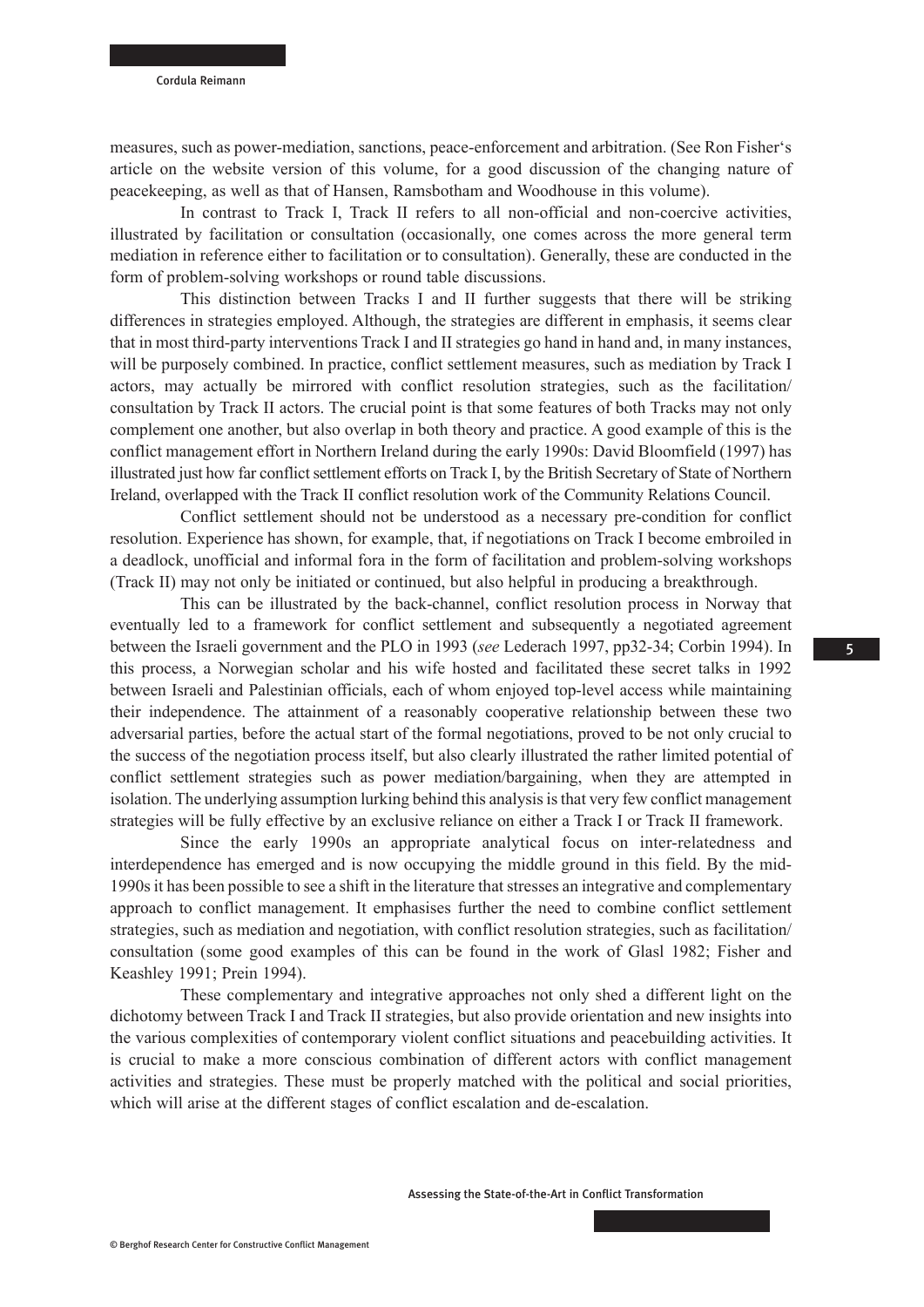According to the most popular and widely discussed , contingency model 'put forward by Fisher and Keashley (1991), the greater the level of conflict escalation, the more directive the intervention must be in order to be effective. These models have two implications: first, that some peacebuilding activities will be more critical at some stages rather than at others; and second, that practitioners may need to return to an earlier stage of conflict management strategies as they gauge the progress of their peacebuilding activities. It is beyond the scope of this article to discuss the different contingency models in depth, or even to review the critiques of the common assumption of homogeneity between parties or of the rigid chronological phases of conflict escalation (for a more in-depth discussion, see Webb, Koutrakou and Walters 1996, pp171-189).

The key point to be raised from these complementary and integrative approaches is that the synthesis of different models and concepts, in the light of complex conflict interests and needs, can bring great value and insight to analysis. Indeed, some scholar/practitioners have taken the complementary and integrative approaches a step further by introducing the concept of further tracks, which has now been dubbed the ,multi-track approach'. The most recent conceptual development is the creation of an addition specific track – Track III. This is taken to refer to all process and structure oriented initiatives undertaken by actors involved in grassroots training, capacity building and empowerment, trauma work, human rights and development work and humanitarian assistance (Günter Baechler's article, in this volume, offers a particularly insightful discussion of structure oriented initiatives, such as state reform). In the past, the simple distinction between Tracks I and II has failed to adequately capture the richness of peacebuilding activities and efforts typical of Track III and, as a result, all that did not fall into this dichotomy was excluded.

| Box 1: Track I, II and III Actors and their Strategies |                                                                                                                                                                                                                                             |                                                                                                                                                                                                                             |                                                                                                                                                               |  |  |
|--------------------------------------------------------|---------------------------------------------------------------------------------------------------------------------------------------------------------------------------------------------------------------------------------------------|-----------------------------------------------------------------------------------------------------------------------------------------------------------------------------------------------------------------------------|---------------------------------------------------------------------------------------------------------------------------------------------------------------|--|--|
|                                                        | <b>Track I</b>                                                                                                                                                                                                                              | <b>Track II</b>                                                                                                                                                                                                             | <b>Track III</b>                                                                                                                                              |  |  |
| actors involved                                        | Political and military<br>leaders as mediators<br>and/or representatives<br>of conflict parties                                                                                                                                             | From private<br>individuals, academics,<br>professionals, , civil<br>mediation',<br>, citizens diplomacy <sup>*</sup><br>to international and<br>local non-governmental<br>organisations involved<br>in conflict resolution | From local grassroots<br>organisations to local<br>and international<br>development agencies,<br>human rights<br>organisations and<br>humanitarian assistance |  |  |
| strategies taken                                       | Outcome-oriented:<br>From official and<br>coercive measures like<br>sanctions, arbitration,<br>power mediation to non-<br>coercive measures like<br>facilitation, negotiation,<br>mediation, fact-finding<br>missions and<br>,good offices' | Process-oriented:<br>Non-official and<br>non-coercive measures<br>mainly facilitation,<br>consultation in the form<br>of problem-solving<br>workshops and round<br>tables                                                   | Process- and/or<br>structure-oriented:<br>Capacity building,<br>trauma work,<br>grassroots training,<br>development and<br>human rights work                  |  |  |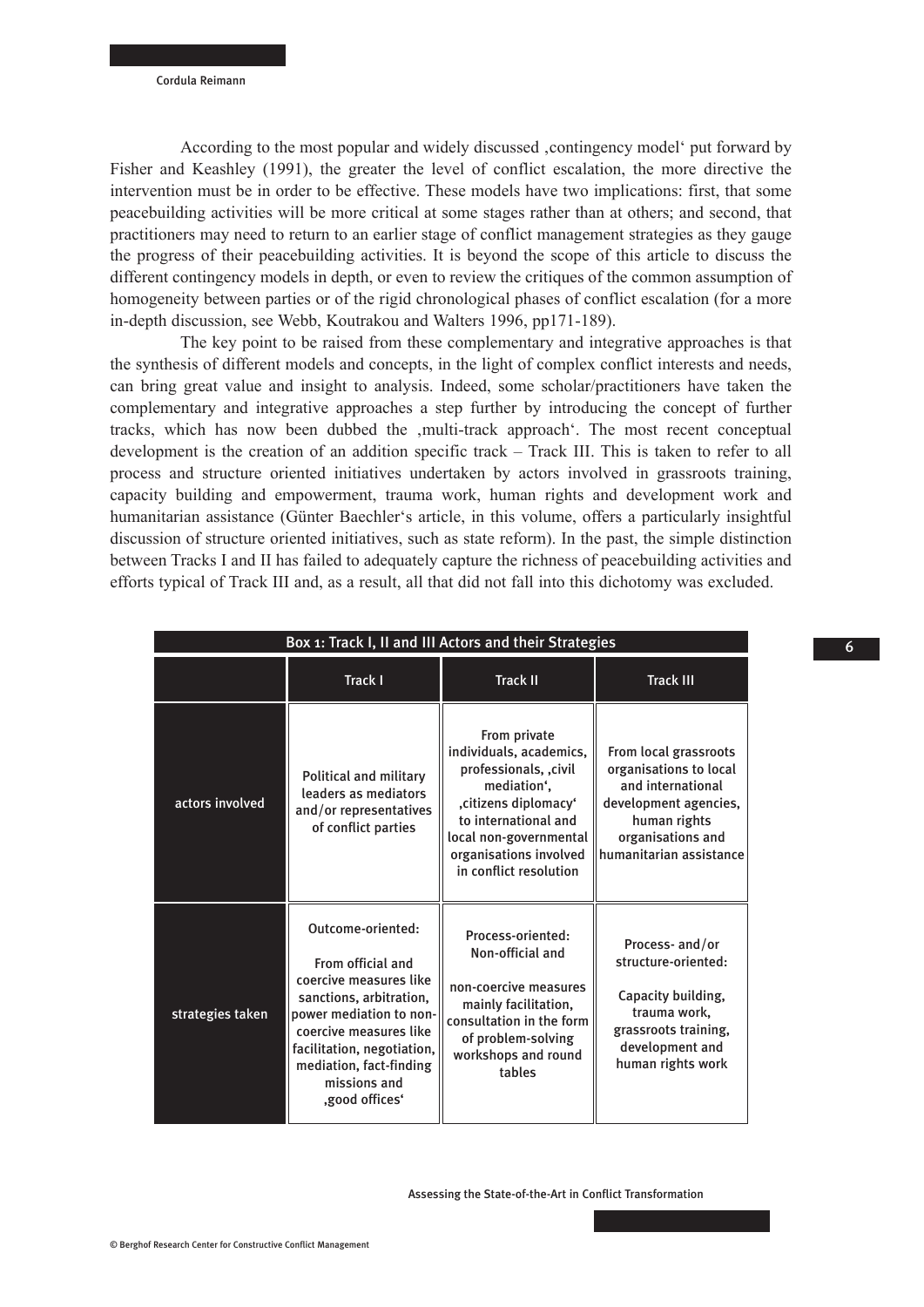# 3. Approaches to Conflict Management

In the context of the above analytical background, this section will provide an examination of the three distinctive but related approaches to conflict management: conflict settlement, conflict resolution and conflict transformation. For a proper understanding of these three approaches, it is crucial to realise that they should not be viewed as distinct, single and all-comprehensive theoretical systems. It is dubious whether such isolated systems would even be attainable given the multidisciplinary and heterogeneous underpinning of all three approaches. Rather, they are more fruitfully understood as a variation on Weber's , ideal types'. To give the following analysis some shape, this section will concentrate on the various understandings of:

- underlying theory;
- origin of protracted violent conflict and core concepts;
- conflict:
- actors involved;
- strategies taken:
- criteria for successful outcome and the nature of peace.

The discussion of theory raises the underlying, implicit, theoretical assumptions of the three approaches. As each attempts to analyse the origins of protracted violent conflicts, they will in turn produce very different understandings of the root causes of conflict.

In order to propose an analytic approach to this issue that manages to avoid the rather problematic subjective/objective dichotomy, three distinctive but not necessarily exclusive understandings of conflict are helpful:

- as a problem of political order/status quo;
- as a catalyst for social change;
- as a non-violent struggle for social justice.

This three-fold understanding of conflict is largely inspired by the comparative in-depth study of conflict theories put forward in social theory by Weber (1948), Dahrendorf (1957 and 1994), Coser (1956) and Simmel (1955). It has been further stimulated by recent debates in social theory primarily revolving around Critical Theory (*see*, for instance; Featherstone and Parkin, 1997; Featherstone 2000) and Anthony Giddens' Structuration Theory (*see,* for instance, Jabri 1996).

As the following analysis aims to illustrate, the central question seems to be under which particular understanding of conflict do the different conflict management approaches work. The underlying assumption is that any particular understanding of conflict will necessarily have both direct and indirect repercussions on the self-understanding, including the ideology, of conflict management scholars. Understanding conflict as primarily a problem of political order remains a rather conservative, status quo oriented and, at best, a therapeutic approach to conflict management. By contrast, conflict management approaches that view conflict as a catalyst for social change or as a non-violent struggle for social justice constitute a more radical, transformation oriented approach.

This does not presume that one approach is necessarily better than the other; rather, all three understandings of conflict set worthwhile aims for conflict management efforts in their own terms. Nevertheless, I would further argue that all three understandings must be held in tension if we are to engage in any form of transformative, sustainable peacebuilding process. A conflict management approach that is, for example, oriented to the *status quo* without taking into account the ways dysfunctional relationships might be fundamentally changed will run the risk of an implicit fostering of oppressive and unequal social conditions (*see* Clements 1998, p138). An approach, on the other hand, which instead aims to foster the radical transformation of a given society without, at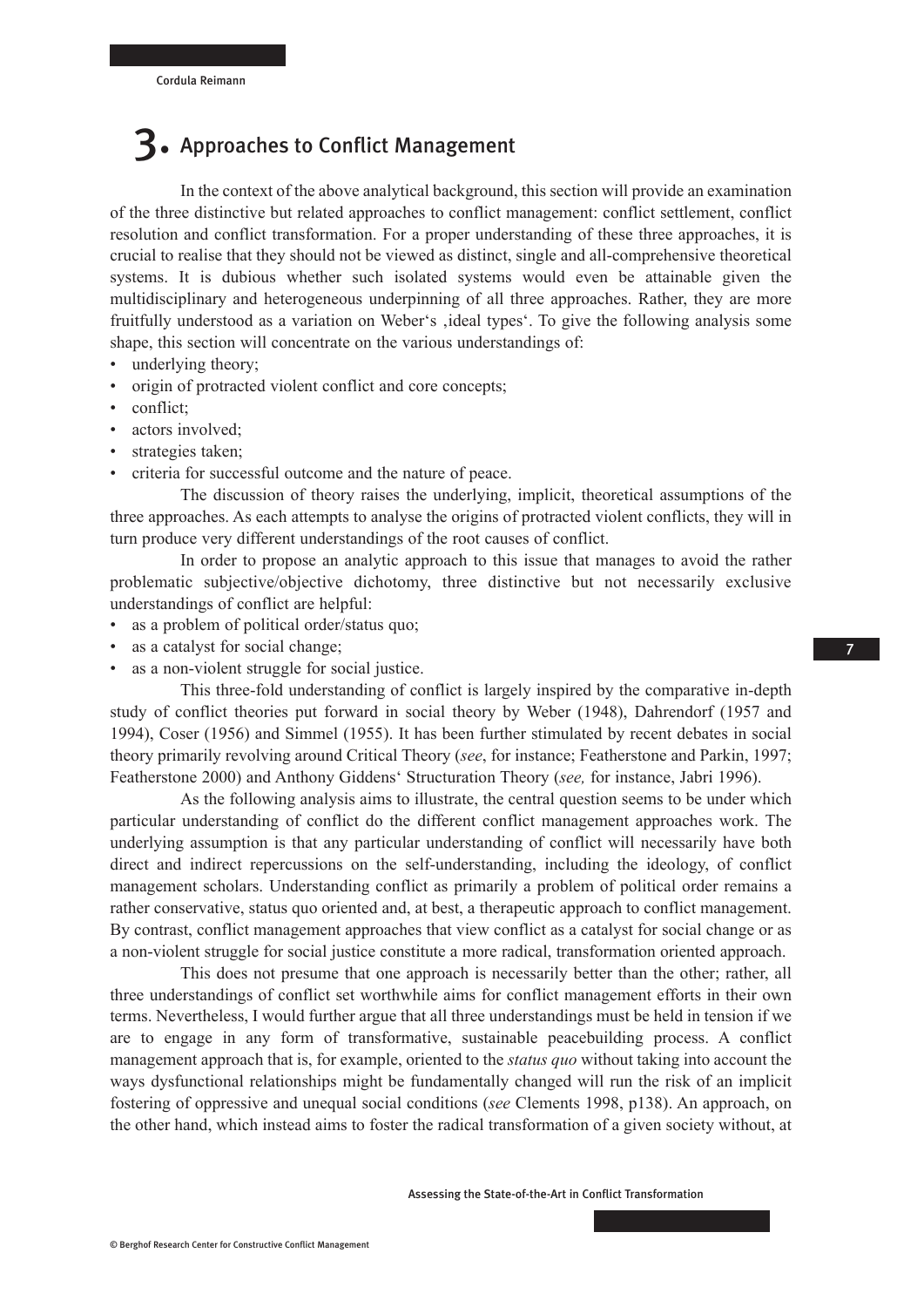the same time, maintaining some sense of how to uphold social order and continuity, is likely to lead to anarchy.

It can be seen that the received analysis concerning the actors and strategies distinguishes between, not only Track I, II and IIl actors and their distinctive qualities, but also similar strategies. In addition, the underlying interpretations of success imply very different assumed evaluation criteria and raises the question of just when are we justified in deeming the different conflict management approaches successful?

In the end, the analysis of the three approaches turns out to be less straightforward and a rather tricky task. This results from the assumptions about these issues that are held by most scholars in the field, though more implicit than explicit, and particularly in terms of the underlying theory they employ.

#### 3.1 The Case of Conflict Settlement

Conflict settlement shall refer to all outcome oriented strategies for achieving sustainable win-win solutions and/or putting an end to direct violence, without necessarily addressing the underlying conflict causes. Illustrative examples of research along these lines may be found, for instance, in the work of Bercovitch (1984 and 1996), I. William Zartman (1985 and 1995) and Fisher and Ury (1981) at Harvard University's Programme on Negotiation.

 Based on the 'ideology of management', most research in the sense of conflict settlement defines conflict as a problem of political order and of the *status quo*: violent protracted conflict is thus deemed the result of incompatible interests and/or competition for scarce power resources, especially territory.

While such a definition indeed implies that conflict is a zero-sum game, conflict settlement need not necessarily follow this same line of thinking. Depending on the particular interests of the actors involved and the stage of escalation, conflict settlement may easily transcend the zero-sum game, and lead instead to a non zero-sum if not to a positive-sum outcome. This point is clearly illustrated in the research into realist rational actor models on which Bercovitch and Zartman base their work and game theory which has influenced the work of Ury and Fisher (*see also* Brams 1990).

As both rational choice and game theory are applied to the practice of conflict settlement, political and military leaders who function as primary actors with high visibility are viewed above all as rational actors. They will calculate their interests and will in the end work together towards a rational and mutually profitable goal. Both theories then aim to delineate an optimal strategy for use by players interacting under conditions of uncertainty.

Game theory modelling based on this rational actor assumption then shows how the mutual satisfaction or the optimal accommodation of differing, selfish interests are the natural results of egoistic (realist) power politics. In other words, conflict settlement can be conceptualised as a non-zero sum game in which a gain for one party need not necessarily be at the expense of the other. Integrative and distributive bargaining based on rational choice models of behaviour will, thus, prove to be cost-beneficial to decision makers on both sides (*see also* Bennett 1996, pp157-184). While the distributive approach is traditionally associated with zero-sum bargaining, the integrative approach considers bargaining to be a shared problem between the negotiation partners and seeks to identify and capture a non-zero sum or positive-sum result.

It is also essential, under the conflict settlement approach, that both parties adequately clarify contextual conditions, focusing especially on the difference between positions and interests: while positions define a rather superficial, short-term standpoint, interests reflect more the fundamental and long-term stakes which each party has in the negotiation.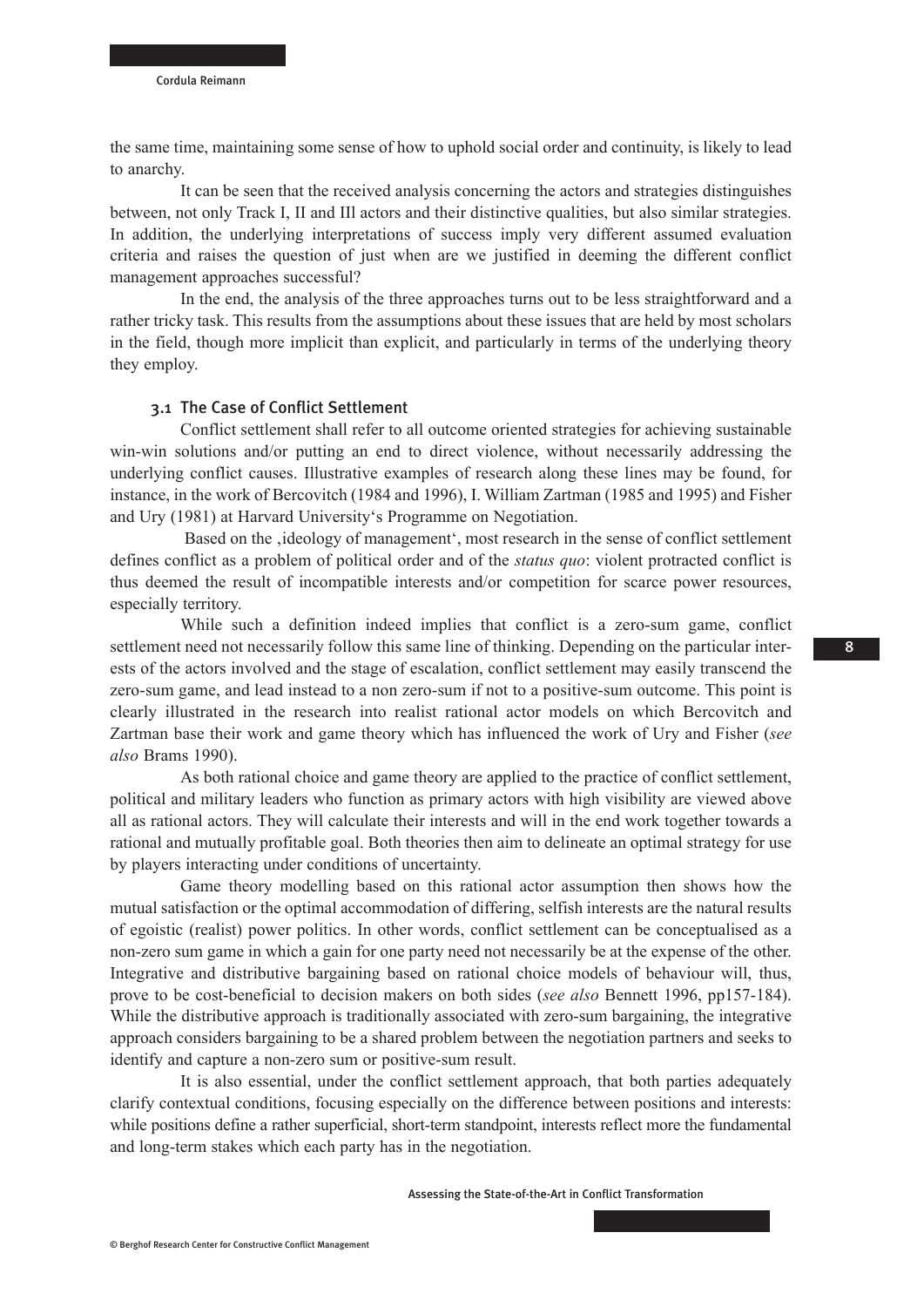In conflict settlement situations, positions are generally assumed as non-negotiable, while there is more possibility that the interests of each party can be accommodated to each other. The more psychological aspects of each party's point of view will be strongly influenced and determined by the degree of compatibility between their real interests.

Much of the research in the area of conflict settlement has been devoted primarily to thirdparty characteristics and strategies that help transform a zero-sum into a non-zero sum conflict management process and, thus, to end the violence and enable some form of political agreement.

The principal actors in this field are the military, political and religious leaders, and decision-makers at Track I level. Most strategies employed range from official and non-coercive measures such as good offices, fact-finding missions, facilitation, negotiation and mediation, to more coercive processes such as power mediation, sanctions and arbitration (*see* above). While the more coercive strategies of conflict settlement are usually evidence of a rather short-term involvement of third parties, the non-coercive measures such as facilitation, fact-finding missions and good offices are undertaken from a longer-term perspective.

The focus on direct violence and on its negative and destructive consequences is clearly outcome oriented. In one way or another, all strategies that aim to end violent conflict through a cease-fire or cessation of hostilities may hopefully, in turn, lead to a more permanent political agreement. Conflict settlement strategies, thus, work from a relatively limited concept of success and peace: success is defined as a sustained win-win solution. Moreover, peace is seen in purely negative terms, with no set objective of longer-term positive peace or social justice.

#### 3.2 The Case of Conflict Resolution

Conflict resolution refers to all process oriented activities that aim to address the underlying causes of direct, cultural and structural violence. Structural violence defines the social, political and economic structure of a conflict situation when unequal power, domination and dependency are perpetuated, while cultural violence refers to the social and cultural legitimisation of direct and structural violence. As Burton has very much left his mark on the conflict resolution approach, both as an academic and a practitioner, his work will be taken as an illustrative example. Other scholar-practitioners working in the field of conflict resolution are Herb Kelman, Ron Fisher and Louis Kriesberg.

Conflict resolution attempts to use game theory in order to overcome the self-defeating dynamics of the zero-sum conflict management approaches and, thus, to reframe the conflict as a shared problem with mutually acceptable solutions. Burton has used models of game theory, cybernetics, and system theory, for instance, in *Systems, States, Diplomacy and Rules*, in order to make it clear that most inter-state conflicts are the result of dysfunctional decision-making (*see* Burton 1968). In contrast to the conflict settlement approach, conflict resolution begins by defining protracted conflict as a natural result of unmet human needs. Consequently, the origin of protracted conflict can be found in the underlying needs of its participants.

This interpretation of conflict has been greatly influenced by Burton's 'world society approach', and in his work on human needs theory. The latter points to the universal drive to satisfy basic and ontological needs, such as security, identity, recognition, food, shelter, safety, participation, distributive justice and development (*see* Burton 1990). Conflict resolution then aims not to eliminate the conflict as such; rather, it is held that conflict expressed in a non-violent manner is an essential catalyst for social change. The aim then becomes to eliminate the violent and destructive manifestations of conflict that can be traced back to the unmet needs and fears of the conflict parties. The key is to make the parties aware of these underlying needs for identity, security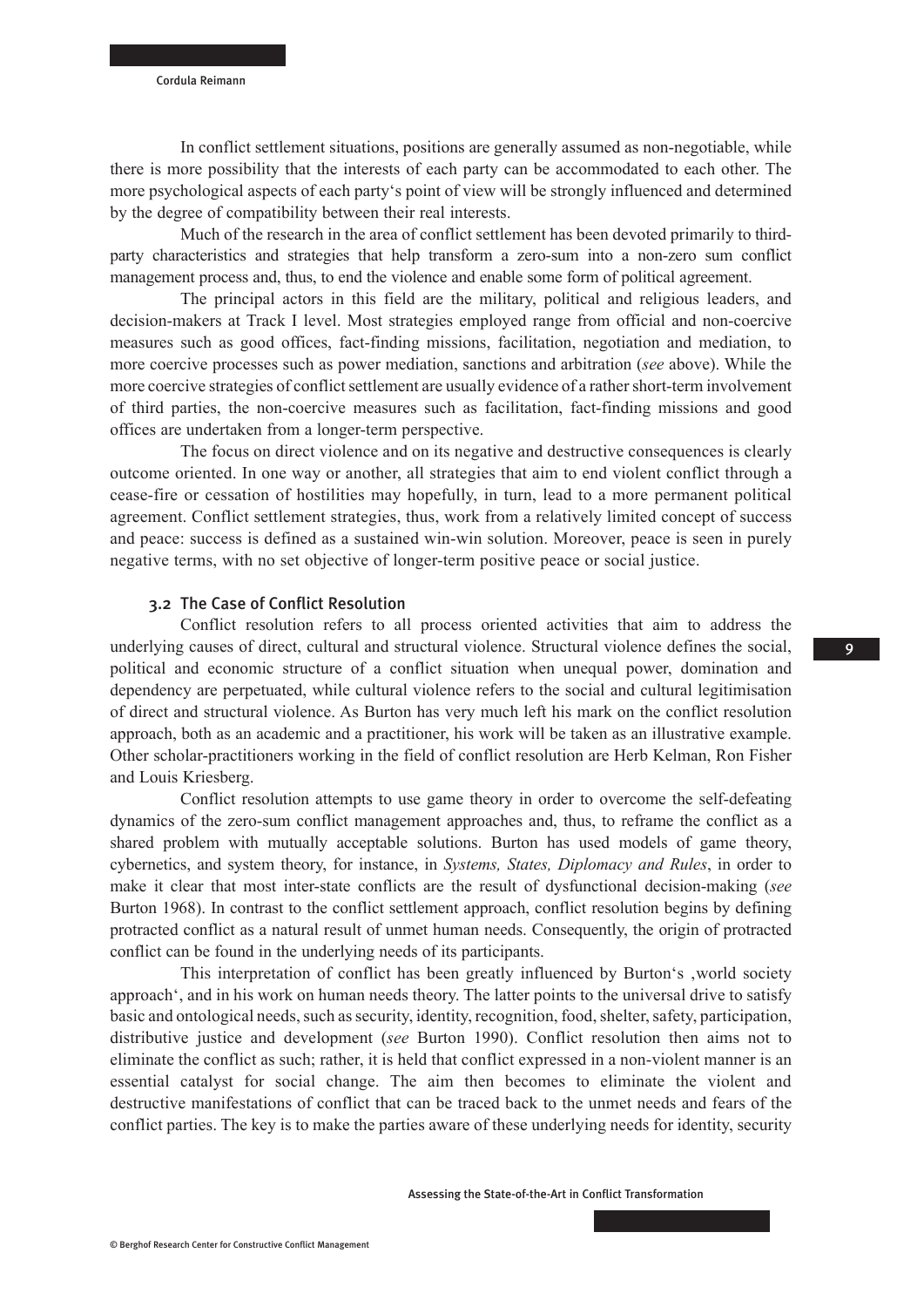and participation, and then use them to redefine both interests and positions.

While Burton does not spell out under what conditions all needs might be satisfied at the same time, he does urge practitioners to deepen and broaden the analysis of conflict to better clarify both needs and relations. Two consequences emerge from this kind of analysis. First, a broadened analysis of the conflict, with its emphasis on needs, will call for strategies that go far beyond the outcome oriented conflict settlement strategies with their focus on negotiable interests. This has resulted from needs and fears being – contrary to interests – non-negotiable, but on the other hand it is possible to deal with each parties needs and fears in a synergetic way. Burton, among others, has proposed more process oriented and relationship oriented strategies, approaches that are noncoercive and unofficial (Track II) activities such as facilitation or consultation in the form of controlled communication, problem-solving workshops or round-tables. Facilitation and consultation, pursued in this way, constitutes an effective third party attempt to facilitate creative problem solving through direct communication and in-depth conflict analysis.

Second, the deepening of conflict analysis and the widening of strategies will also require that a greater number of actors become involved in the process. These can be drawn from the civil society groups, from academic institutions and from all forms of civil mediation or citizen diplomacy groups, including local and international conflict resolution NGOs operating at Track II level.

While most of the strategies, such as a series of problem-solving workshops, take the form of medium-term involvement, the very process of sustaining and developing a dialogue should be best understood as short-term involvement. In fact, a deeper common interest and shared needs through increased cooperation and improved communication between parties may constitute a form of successful outcome of conflict management. Along the lines of Burton's human needs approach, any form of successful outcome must be based on the minimum requirement of the satisfaction of the needs of both parties.

#### 3.3 The Case of Conflict Transformation

Conflict transformation refers to outcome, process and structure oriented long-term peacebuilding efforts, which aim to truly overcome revealed forms of direct, cultural and structural violence. The most significant scholar/practitioners working in this field are Lederach (1995 and 1997), Curle (1971) and the conflict/peace researcher Galtung (1996).

Conflict transformation moves beyond the aims of both the previous approaches, while at the same time taking up many of the ideas of conflict resolution, and particularly of John Burton's notion of , conflict provention'. "Conflict provention means deducing from an adequate explanation of the phenomenon of conflict, including its human dimensions, not merely the conditions that create an environment of conflict and the structural changes required to remove it, but more importantly, the promotion of conditions that create *cooperative* relationships" (Burton and Dukes 1990, p2).

What Burton had in mind were primarily horizontal relationships, i.e. the dialogue and cooperation of actors or conflicting parties of relatively equal status in the context of, for example, Track II problem-solving workshops (*see* Lederach 1999, p29-30). The conflict resolution approach, however, missed an important opportunity to further develop and build vertical relationships that develop dialogue and cooperation between actors of unequal status, as is often the case with decision-makers on Track I and the grassroots leaders of Track III. This opportunity has now been taken up by the conflict transformation approach (ibid, pp30-31). Especially as put forward by Lederach, conflict transformation puts central emphasis on this question. This analytical and practical shift in focus is based on several assumptions.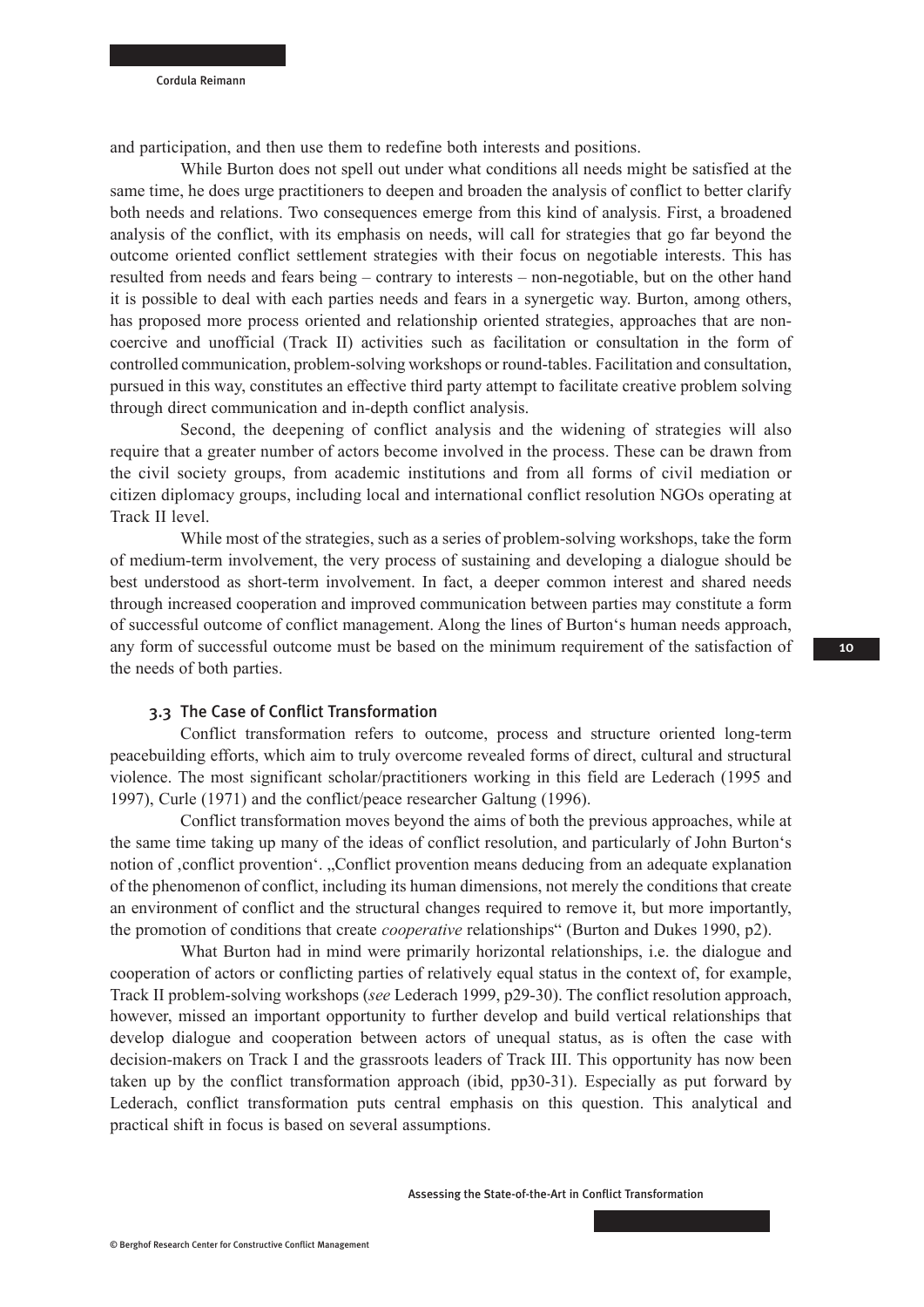First, building on Burton's notion of needs satisfaction, any successful conflict transformation strategy must include Track III actors in the peacebuilding process, as they deal with those most affected by the effects of violent conflict (*see* Lederach 1995 and 1997). The lack of fulfilment of their basic needs gives rise to deep-rooted violence and hatred in the first instance.

Second, the inclusion of Track III actors and strategies is a far cry from the logic of management' predominant in the conflict settlement approach. In fact, Track III strategies such as capacity building and empowerment workshops reflect the 'logic of (local) empowerment'. Moreover, bottom-up Track III strategies aim to support or even generate local struggles for social justice and hence for radical, structural change.

The underlying assumption is that the potential for peacebuilding already exists in the particular region or community and is rooted in its traditional culture. Conflict management techniques thus cannot, and should not, be simply transferred across cultures with little or no understanding of the cultural knowledge and resources at work in the particular conflict setting (Lederach 1995). To build on local struggles means to be aware of the pre-existing traditional ways in which that society handles conflict. A good example of this is the system of the elders in Somalia, who, as clan members, can exert their traditional authority to coerce the conflict parties into settling a conflict and accepting an agreement.

Track III activities are, in general, best situated and understood in the context of the theoretical framework of non-violent action put forward by Sharp (1973), Gandhi (1938 and 1950) and King (1963). While these three activists/scholars were influenced by very different religious convictions and ideologies, they all shared a notion of conflict as a non-violent struggle for social justice. "Non-violent action brings tensions and contradictions to the surface that already exist but are denied and covered up." (McCarthy and Sharp 1997, xvi). It is primarily through the employment of "constructive non-violent tension" (Ibid.) in the form of people's power that latent conflict becomes manifest. Thus, socially or politically deprived groups can mobilise in this way to free themselves from the constraints of exploitative and suppressive relationships. Such people's power can manifest itself in different forms of non-violent struggle, ranging from demonstrations, strikes and non-cooperation to (economic) boycotts.

Viewed this way, protracted violent conflicts turn out to be primarily the result of unequal and suppressive social and political structures. Dealing effectively with them, therefore, will call for the empowerment and recognition of marginalised groups in the form of non-violent struggle. Only in this way will it be possible to deal with issues of immediate concern at the local level, or to put the appropriate pressure on Track I (and Track II actors), to end the violence and enter into goodfaith negotiations.

An illustrative example can be found again in the Somalia context during the early 1990s (Lederach 1997, pp52-53). The bottom-up approaches commenced with a series of discussions and agreements on how to end the war, conducted within local peace conferences that brought the various sub-clans together. These conferences took care to invite legitimated representatives who could properly advocate each clan's fears and concerns, and, thus, put centrestage issues of immediate concern at local levels. As these local conferences approached agreements, a similar decision-making process was then repeated at higher levels involving an ever-wider range of clans.

Whereas Track I and Track II actors in the conflict settlement and conflict resolution approaches tended to view (and render) the civilian population and grassroots levels as passive, Track III strategies put them centre-stage. Thus, conflict transformation will not be primarily the result of third-party intervention as it was under conflict resolution or conflict settlement.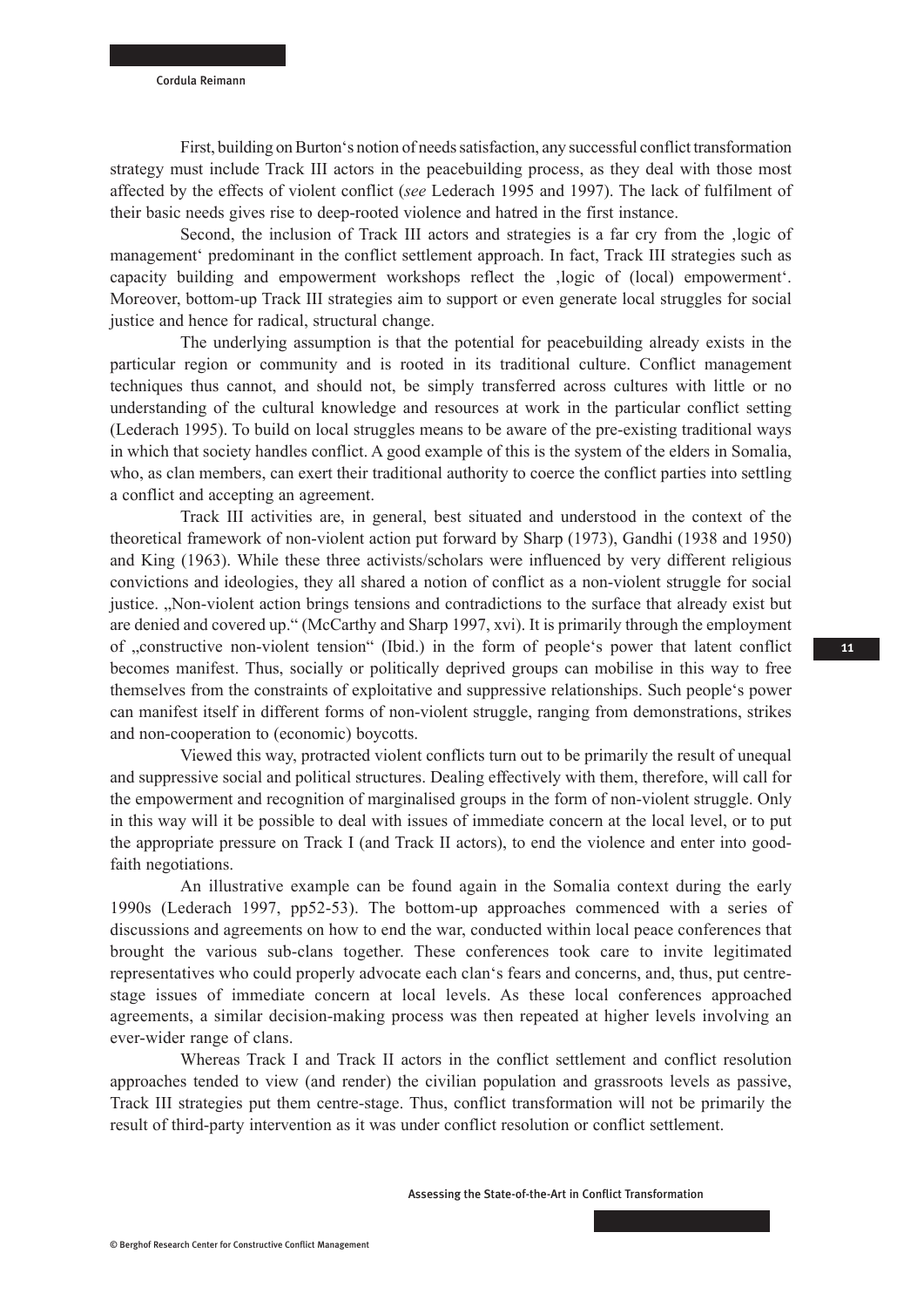It is clear that neither Track I nor Track II approaches (nor even both together) can provide a complete and satisfactory understanding of the complex nature and dynamism of peacebuilding activities called for in the context of contemporary violent conflicts. Not only does this point to the necessity for the inclusion of Track III strategies in the peacebuilding process, but also it implies that practitioners will need to link activities on all three tracks if they are to build domestic peace constituencies or strategic alliances between the different local, national and international actors.

This in turn suggests that all three track strategies are best understood when they are integrative and complementary, and, given what was said earlier, it seems safe to say that all three of these forms of conflict intervention have their proper place in the life-cycle of a conflict. Thus, Track II and III activities may complement Track I activities, although they must not be regarded as a substitute or even a panacea for apparently failed Track I strategies. Here, one might turn again to the example of the Norwegian couple who hosted and facilitated the peace talks between Israelis and Palestinians; while their work effectively laid the ground for formal negotiations, it did not at any point obviate the need for a negotiated settlement on substantive issues (*see* Lederach 1997, p34).

By the same token, Track I activities and strategies may not be well equipped to take on the lofty goals of long-term reconciliation and social justice. While Track III activities may foster these broader objectives, they will in the end remain ineffective, if not doomed to failure, unless they are complemented by structural changes on the Track I level such as the embodiment of models of minority rights and power-sharing and autonomy models across ethnic boundaries in legal and governance structures.

The underlying assumption is that any exclusive reliance on one practical or theoretical approach to conflict management will fail to deal effectively with the complexity and contradictions of causes and consequences evident in most protracted conflicts. The logical extension of this point might be an effort to integrate and synthesise Track I, II and III activities not only on the practical, but also on the theoretical level. In the past, most conflict management scholars have been reluctant to synthesise different theoretical approaches such as game theory, human needs theory and nonviolent theory (and if they did, they certainly were not explicit about it).

There are several conceivable reasons as to why this has not occurred. First, conflict settlement, with its focus on the logic of management, may be viewed as too strongly associated with the now widely discredited realist power politics paradigm. Especially in the early work conducted in the field of conflict management, scholars tended to focus more on identifying differences than discovering similarities between schools of thought, as the discussion about the competing merits of conflict settlement and conflict resolution approaches amply illustrates. In general, the field has for a long time been marked by a well-entrenched dichotomous way of thinking: the objectivist in opposition to subjectivist understanding of conflict, and conflict settlement compared to conflict resolution strategies.

As shown above, those scholars focusing on conflict resolution and working, for example, with problem-solving workshops have tended to make use of very different analytical frameworks (such as needs and fears mapping) than have conflict settlement scholars, with their focus on interests and rational choice models of behaviour (*see* Clements 1998, p136). A final and more general reason for the persistent divergence between the approaches may be that some scholars have based their work on implicit rather than explicit assumptions, thus failing to verbalise the theoretical underpinnings of their argumentation.

If one is to consider conflict transformation as a conceptual and practical extension and a useful combination of the pre-existing models, it would make good sense to have some type of synthesis of game theory, rational choice, human needs theory and non-violence action. An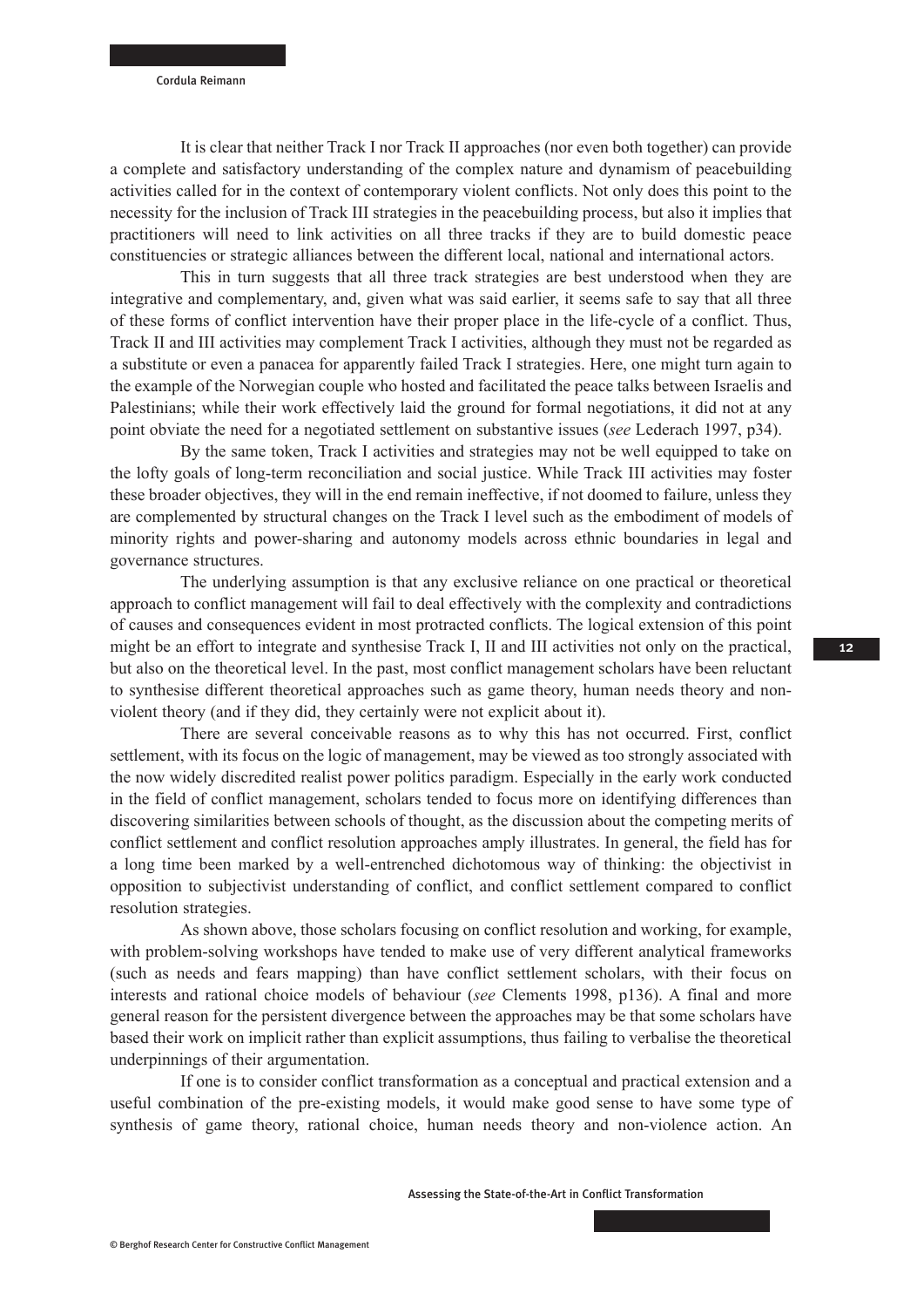illustrative example can be found in the problem-solving workshops, which were inspired by different sources of non-violent action, such as those of Gandhi, King and Sharp, that all stressed the need for respect for the adversary and the search for mutually beneficial outcomes (Mitchell 1981, pp71-86). Mutually beneficial outcomes are, in turn, one of the core concepts and aims of most game theory approaches.

In short, if complementarity is the key and if it is to be taken at face value, it must be theoretical in nature and bring about an effective cross-fertilisation or strategic marriage between game theory, human needs theory and non-violent action. While synthesising the different understandings based on conflict theory, human needs and non-violent action, a conflict transformation strategy must begin from a three-fold understanding of the nature of conflict.

Not only does this school of thought view conflict first and foremost as an element of political control and a catalyst for social change, but also as a natural expression of non-violent struggle for social justice. Conflict transformation, thus, takes up a dual understanding of conflict as an agent of both social control and change (Clements 1998, p138).

Moreover, conflict transformation does not stop here. It also fundamentally redefines the dichotomy between conflict resolution and conflict settlement. By placing its primary emphasis on the question of social justice, the conflict transformation approach rejects the traditional aim of conflict management to restore the *status quo ante* and, instead, elaborates on the notion of conflict as a positive agent for social change.

Conflict transformation is an open-ended, long-term, multi-track and dynamic process, which significantly widens the scope of actors involved. It effectively combines Track I, II and III activities along the continuum of short-, middle-, and long-term involvement. It is thus likely to engage a wide variety of actors, including: official, military and political leaders (Track I); informal conflict resolution experts, INGOs and NGOs working in conflict resolution (Track II); grassroots, indigenous NGOs providing development cooperation and humanitarian assistance (Track III). An approach, which is applied so widely, can and should no longer be reduced to a label of , peacebuilding from below'. This three-fold understanding of conflict also suggests a corresponding triple interpretation of success; it can be outcome, process, and/or change oriented.

As far as outcomes are concerned, conflict transformation aims to achieve a settlement of substantive issues raised by the needs and fears of the conflict parties. This has two elements: first, a process orientation approach emphasising the need to change mutually negative conflict attitudes and values among parties in order to increase cooperation and communication between them; second, a change oriented approach stressing the political imperative to create a new infrastructure for empowerment and recognition of underprivileged groups, thus fostering and enabling social justice. In short, the satisfaction of basic needs on the personal and relational levels will not be sufficient. Rather, practitioners must work to achieve equal access to resources and assemble the infrastructure that will make it possible to address structural inequalities with the aim of longer-term social reconstruction and reconciliation.

To define a successful outcome is more difficult under the conflict transformation approach than it was in the simpler cases of conflict settlement and resolution. For peace is now defined in positive terms. Forms of negative peace must be transcended as the diverse forms of structural and cultural violence are successively addressed. This will require, for many contemporary protracted conflicts, nothing less than a root-and-branch transformation of social relationships and social structures.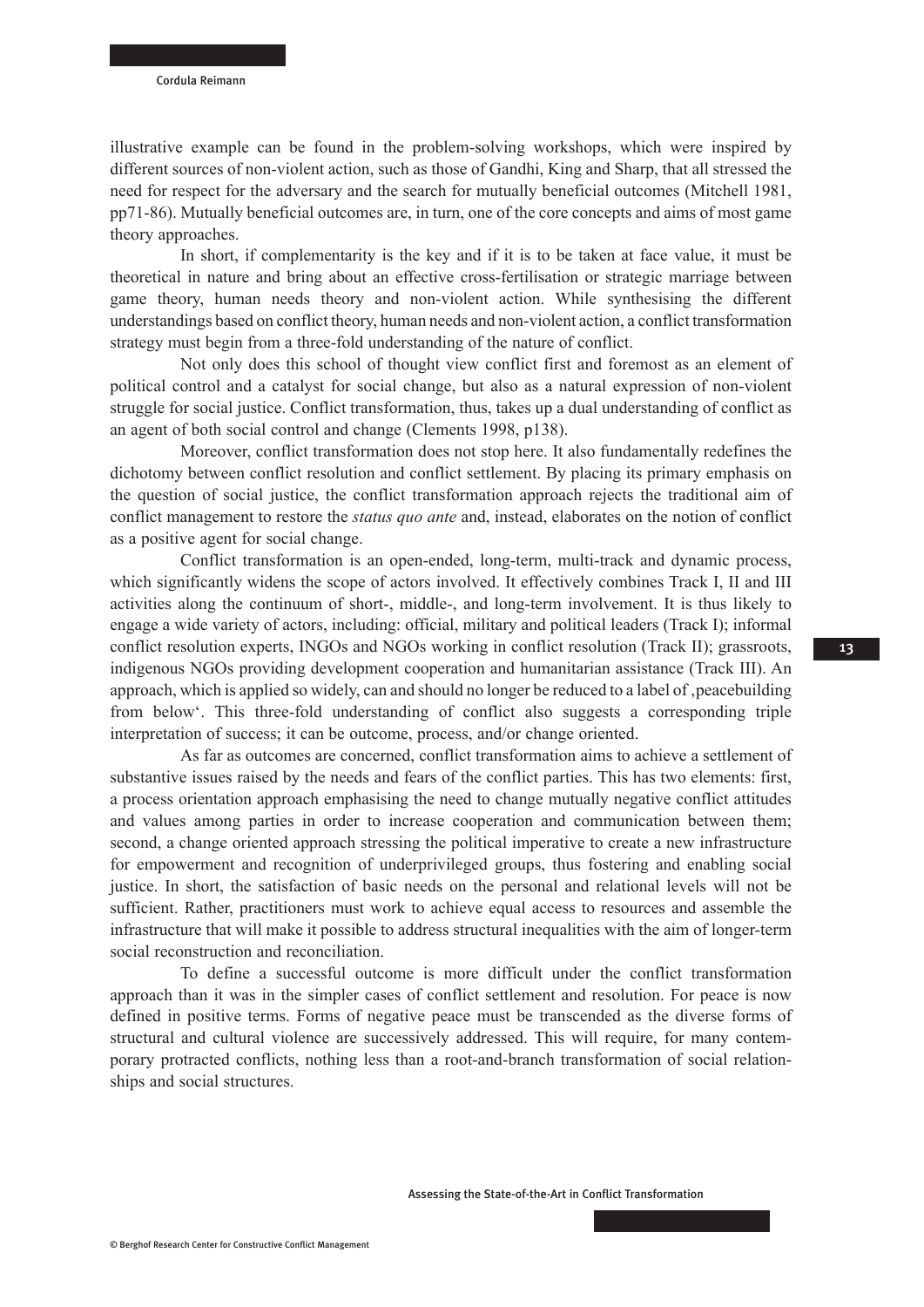## 4. Role of Theory and Research Methods Employed

The field of conflict management in general and these three approaches in particular have touched only a few small , islands' of theory. In contrast to recent debates in international relations for instance, the field of conflict management has remained largely devoid of theorising, especially about ontological and epistemological questions such as the purpose of scientific inquiry, methodologies applied and the justification of knowledge.

The following analysis shall illustrate and exemplify this rather harsh critique. It is a truism that any theorising about different approaches to conflict management must necessarily base itself on some specific theory of conflict. One must expect, therefore, any theorising about conflict management to start with a theoretical debate on the underlying understanding of violent conflict. From this, it would seem to follow that such an understanding of conflict is not merely theoretical, but that it will lead to radically different conclusions for conflict management and conflict transformation in theory and practice.

A glance through the conflict management literature unfortunately suggests that most conflict management approaches or strategies are not based on such a broad or explicit theoretical concept of conflict (*see* Scimecca 1993, pp211-221). In general, the field seems to have "significantly surpassed theory building" (Wall and Lynn 1993, p182). Thus, Scimecca stresses that there is  $,...no$ real theoretical justification for when [, who] and why to use conflict intervention techniques" (Scimecca, *op. cit.*, p217). It cannot be surprising that most research has not been systematically theory-driven. (Exceptions might be the avowedly theory-driven (comparative) case-studies of Stedman 1991 and Princen 1992.)

It is for this reason that Scimecca makes the case for the establishment of a theoretical framework drawn from the sociology of Weber (Weber 1948): He claims that Weber's conflict theory lends itself well for use as a single overarching framework within which to situate both the practice and the theory of different approaches to conflict management. While many scholars (and practitioners) might challenge his exclusive reliance on Weber's sociology, Scimecca raises important questions concerning the theoretical shortcomings of the field of conflict management and its lack of any explicit theory of conflict.

What seems to be of primary concern is that most of the assumed realities of the theory and practice of conflict management are, in fact, imposed by an implicit theoretical framework of conflict (such as the earlier discussion of objectivist and subjectivist understandings of conflict). Furthermore, they seem to work even when the understanding of the role of the theory is limited. Usually, the interpretation of theory evident in the field of conflict management is limited to some sort of explanation of observable or personal experience, viewed in terms of causal logic with ensuing policy recommendations.

The ultimate test of a theory will be found in the degree of its usefulness and technical applicability as it seeks to guide and orient policy towards given ends, such as the settlement of violent conflicts. If the focus is to be on conflict management practice (that is, 'the real world out there') one could argue that a scholar-practitioner does not need to be concerned with theory? Apart from anything else, this way of thinking only reveals a rather limited understanding of the general place of theory in the field of conflict management, as most conflict management research seems empirically to approach and work with the understanding of theory.

Theory, thus, should first offer a framework enabling scholars and practitioners to more accurately analyse and describe (and sometimes predict) the real world. This assumed real world of conflict management consists of, and is bounded by, the behaviour of the conflict parties and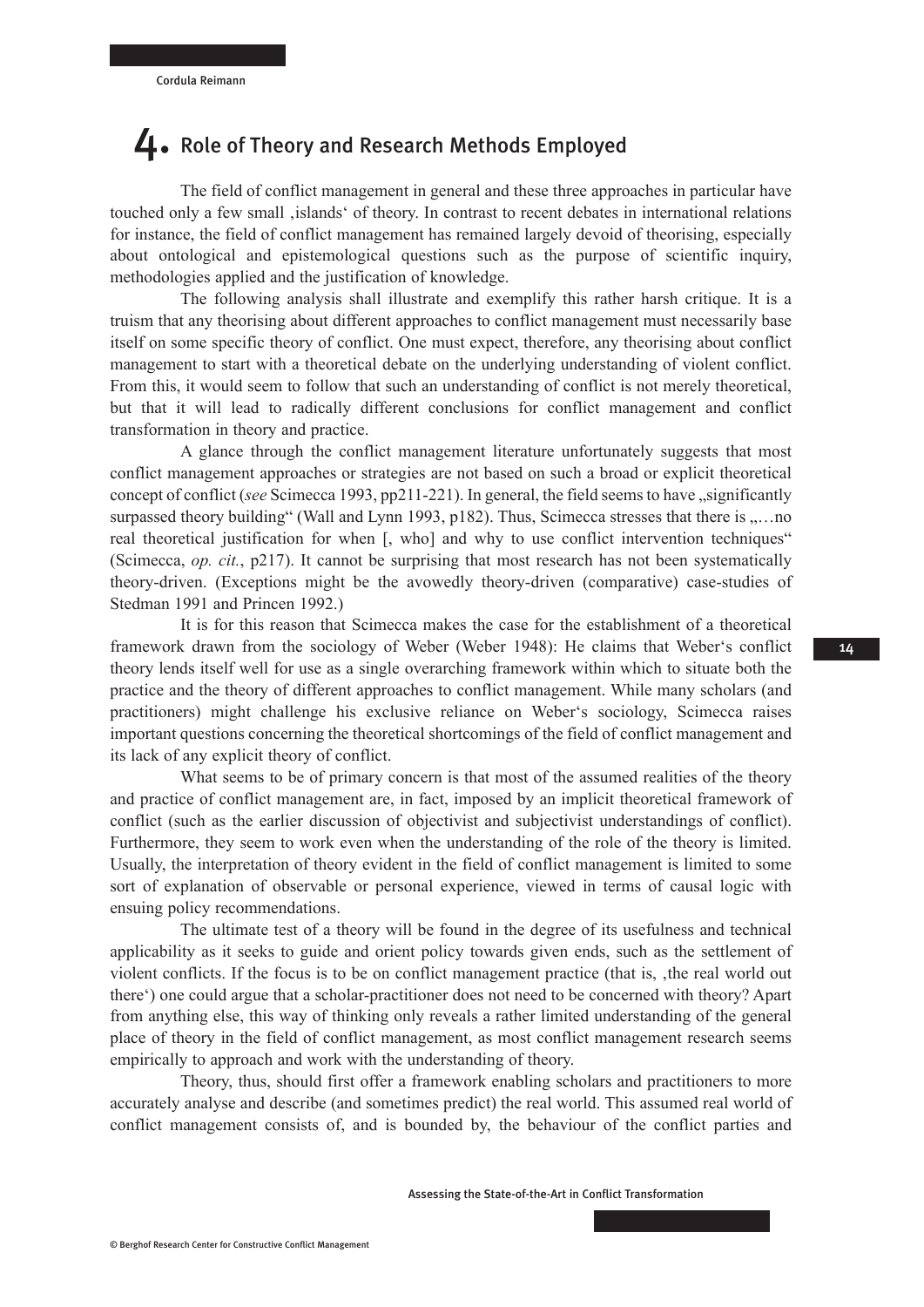intervening variables, such as third-party characteristics, resources and strategies, such as coercion, expertise and reward (*see* Bercovitch 1992, pp10-21). If theory is understood in this way, one can then identify at least four different ways in which the field of conflict management can approach the "theory-research-practice loop" (Fisher 1997b, p263).

Some analysts, such as Stedman (1991), Bercovitch and Rubin (1992), Rubin (1981), Princen (1992), Zartman (1985) and Jabri (1990) have offered comparative, descriptive and empirical case study documentation of either conflict management practice which have been perceived as failed or successful (*see also* most issues of The Negotiation Journal and International Negotiation). Systematic theory-driven comparative case studies seem to be more the exception than the norm.

On other occasions scholars, such as Bercovitch and Wells (1993) and Nicholson (1992), aim to discover and develop regularities and correlation or even causal explanations about what constitutes effective conflict management. They inductively construct theories, making use of quantitative methods in order to test and frame hypotheses about, for example, the contextual variables of mediation. These might be concerned with the nature of the parties or the identity and rank of mediators. Research of this type will take the form of large-scale systematic studies on effective conflict management, such as can be found in Bercovitch, or constitute more experimental and laboratory-based approaches to third party intervention as attempted by Rubin (1980). The large-scale systematic studies are followed particularly closely for the policy-relevant findings that they can generate for political decision-makers (Bercovitch 1997).

Scholars such as Fisher and Ury (1981) and Burton, especially in his earlier work (1969), are less empirical in nature, taking instead a rather descriptive, sometimes anecdotal and prescriptive form. This approach is one of inductive theorising: most of its adherents present .....a number of processes which are dependent upon the idiosyncratic expertise of the individual practitioner" (Scimecca, *op. cit.*, p214). Most of these will turn out to rely on rather static models that are  $\ldots$ . inductive descriptions of core components of practice, with some prescriptive guidelines for interventions" (Fisher 1997). The most predominant example may be the work of the Harvard Negotiation project.

Kleiboer points to the fine line between empirical evidence and conjecture in the field of conflict management when she stresses that most "... research is represented as evidence but turns out to be based primarily on usually un-stated conjectures, opinions and ad hoc observations" (Kleiboer 1996, p376). In fact, many of the findings of Fisher and Ury (1981), Ury (1991) and Burton (1987) come in the form of manuals, handbooks or ,cookbooks' offering rules or instructions for successful conflict management exercises (*see* Mitchell 1993).

There seems to be some confusion as to whether, for example, the exercises of problemsolving workshops, introduced by Burton and others, are meant as opportunities for inductive theorising about ideas and hypotheses on conflict and conflict resolution processes (*see, for instance*, Fisher 1997b, p256; Hill 1982) or whether they are instead the result of deductive theorising – i.e. generalising about conflict and conflict resolution and thus drawing on a more generic theory of human needs (*see, for instance*, Featherstone 1991). Perhaps this lack of clarity, or even evidence of contradiction, inherent in much of the conflict management literature, could be traced to the general ambiguity and definitional imprecision that can be found in Burton's work, or at least on generalisations resulting from selective reading of his rather elusive work.

Yet a study of different forms of problem-solving workshop exercises, as proposed by Burton (1969), (1972) and Fisher (1983), reveals a more general but equally serious problem: most research on these workshops seems to deduct and induct hypotheses simultaneously. This is not particularly surprising when one considers that the initial enthusiasm for problem-solving workshops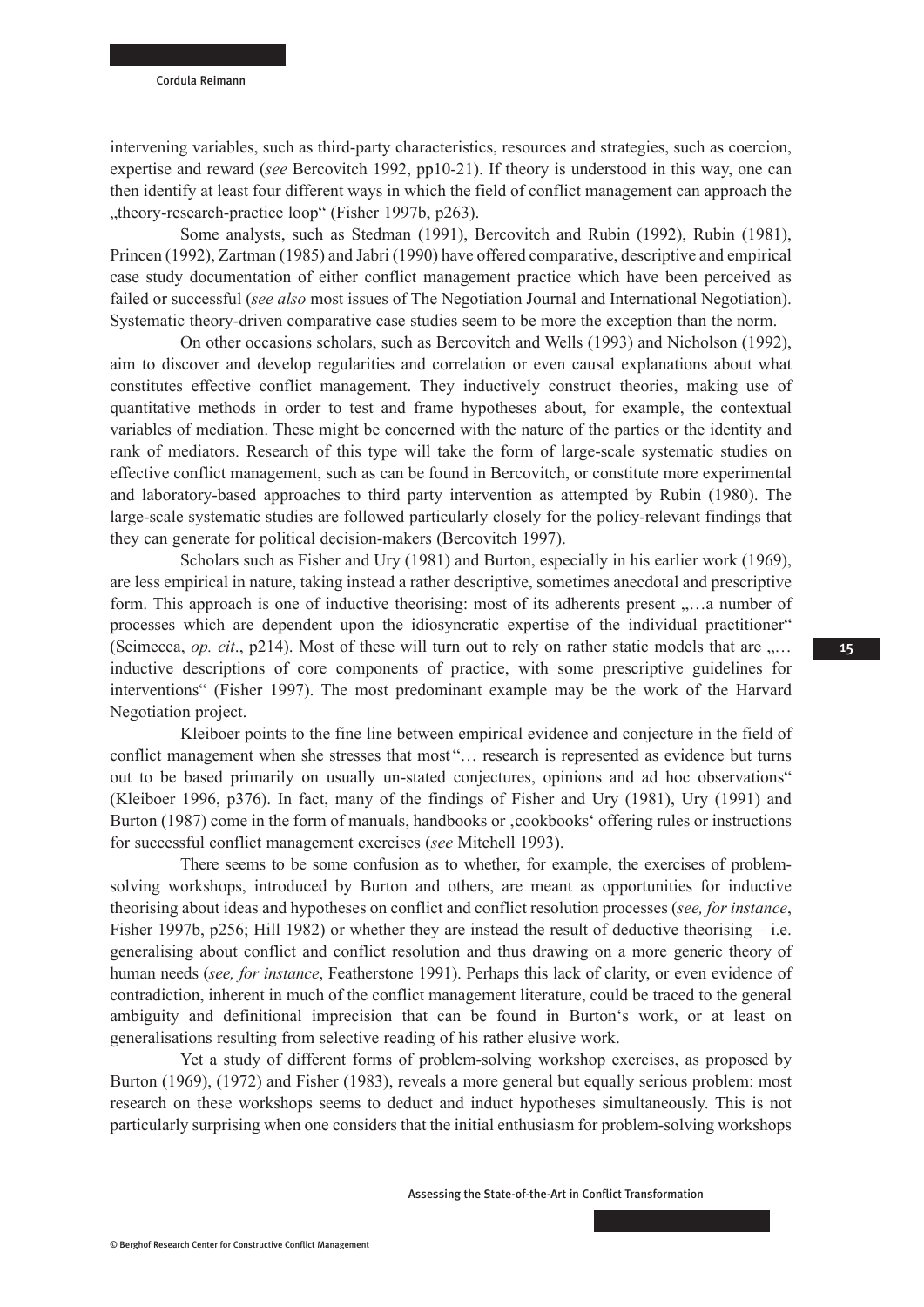as opportunities for theory generation among some scholars never actually led to a systematic testing of theories (*see also* Mitchell 1993, pp89-90).

Still others take a rather different route to inductive theorising in conflict management and transformation: other scholars have been heavily influenced by , grounded theory' (*see, for instance*, Weiss 1999) and by anthropology and ethnography (*see, for example*, Wolfe and Honggang 1996). The primary focus of this kind of qualitative research is an attempt to derive research questions from data and to test these during field-work before refining and reviewing them at the end of the data collection phase.

Different as these approaches may be methodologically, it seems fair to say that they are all underpinned by some notion of research which is objective and free of value judgements, and assume that objective knowledge of the real world out there is possible, whether or not such knowledge is grounded in subjective experience. Along the way, such scientific, objective findings not only sharpen the contrast with value judgements, which are considered highly subjective, but are also usually given epistemological priority.

Only a few scholars, such as Curle and others working with grounded wider social theory, question this approach, subscribing instead to Galtung's definition of "objectivity as an intersubjective dialogue based on explicit premises *i.e. values*…" (Galtung 1996, p16; emphasis added). They will insist that the primary analytical focus of conflict management research must be on empirical evidence, without explicitly considering that theoretical notions already inform the practice of conflict management itself. Thus, most of the past research in the field of conflict management, especially in the Anglo-American research community, has largely focused on a detached analysis of third-party strategies and behaviour and of the nature of conflicts.

Consequently, it was possible in the past to focus on the apparent reality of conflict management practice without acknowledging just how far that practice was already informed by highly normative, but as yet unquestioned, assumptions. These concerned, for example, the legitimacy, power and neutrality of the third party, the nature of universal and generic human needs, the unequal distribution of power between the parties, and the success and impartiality of the conflict management process.

When theory is viewed as an empirical tool, most theoretical or conceptual approaches to conflict management turn out to be problem-solving approaches: they work within a given dominant framework of institutions and social relations. By definition, the problem-solving approach, ... ... takes the world as it finds it, with the prevailing social and power relationships and the institutions into which they are organised, as the given framework for action" (Cox 1981, p129). It should be noted that this is a very different type of problem-solving approach than that implicit in Burton's problemsolving workshop mechanism.

It seems clear that the problem-solving approach fails to critically reflect upon the underlying frameworks it assumes, especially those of social order and status quo, of gender, or to question its assumptions about universality and objectivity. This may explain why most of the existing problemsolving conceptual and explanatory frameworks operate within implicit and tacit agreement about the concepts of social justice and, therefore, of negative and positive peace (*see* William Zartman et al. 1996, pp79-98). While Bush and Folger concentrate their analysis on domestic conflict resolution, and here particularly on the development of ADR in the US, they also offer some provocative questions for further discussions about the assessment of conflict management success (*see* Bush and Folger 1994). Some scholars and practitioners may deem certain conflict management efforts to be effective without properly defining what effective actually means. Is, for example, the overall reduction of hostility and of violence or the establishment of a cease-fire a form of effective conflict management?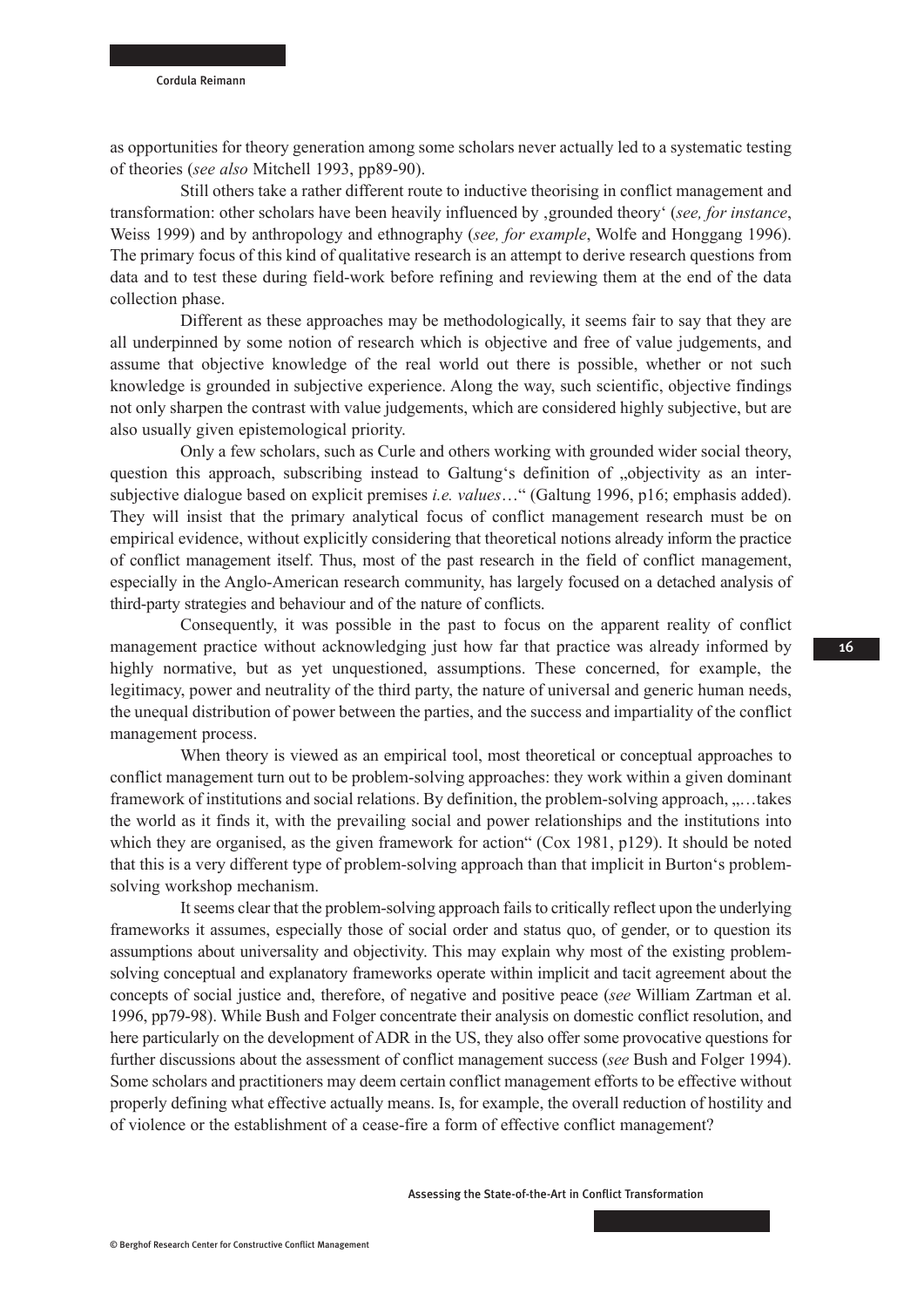What is notably missing from most conflict management research efforts is any type of explicit normative theoretical grounding, which would be essential for the proper understanding and evaluation of conflict management success (*see also* Kleiboer 1996, p377; Kleiboer 1998). Thus, Rasmussen, Rouhana and Rothman have stressed that most evaluation is either conducted poorly or even completely omitted, principally because "the theoretical grounds on which an intervention has been built have not been clarified" (Folger 1999). We should dare to rock the boat of conflict management. After all, just what are these sacrosanct and unspoken values which inform all analysis but which are never spelled out or questioned?

A good example of such a sacrosanct value might be found in the issue of gender. What is our largely implicit image of the individual in the field of conflict management? Do we view him/her as rational but also empathetic and cooperative, as gender-neutral? Apart from anything else, conflict management scholars may well be criticised for portraying the theory and practice of conflict management as a gender-neutral enterprise; their working assumption has always been that conflict management has no perceptible effect on the relative positions or roles of women and men in society during times of war and peace.

Especially the concerns of women and 'devalued men' (those who are coloured, non-Westernised, working-class, or gay), their social interests, ideas and experience, have been simply left behind by the analysis and management of protracted conflicts (*see* Reimann 2001). A cursory glance at the conflict management literature will quickly show that conflict management on the conceptual and especially more practical level remains a man's world; in contrast to those involved in work on domestic and local conflicts, most of the practitioners and academics involved in conflict management in the international arena are still men.

Feminists can argue that this field of conflict management actually perpetuates, and indirectly enforces, the exclusionist power structures and hierarchies found in most patriarchal societies. Clearly, most third-party interventions tend to reduce or suppress social conflicts such as those arising from gender inequality. One might well ask from this perspective: is there a wolf in sheep's clothing? Does conflict management change the symbols but at the same time continue to subscribe to the 'old' invisible principles and practices of patriarchy in the 'new' post-settlement social order? Thus, conflict management remains mired in the logic and practices of management and, as such, neglects the underlying power arrangements of conflict management initiatives such as gender inequality.

This leads directly to the larger questions: if conflict management is not gender-neutral, just what is its hidden understanding of the public and private spheres in conflict management approaches? What does it mean to be an embodied, gendered mediator or conflict management scholar; that is, how does the practice of conflict management define a man or a woman? Alternatively, what is the underlying understanding of masculinity and femininity in conflict management theory and practice?

The analysis shows that most conflict management approaches work from a fairly static and simplistic notion of identity. Despite Burton, Azar and others considering the identity group as the most relevant unit of analysis in the study of protracted or intractable social conflicts, their work falls short of and fails to account adequately for the rich and varied ways in which identities both shift and are constructed. It is paramount to understand that notions of masculinity and femininity, and their connections with violence or peace in most conflicts, are fluid, requiring continual redefining and careful handling.

These questions serve to highlight that it is largely the unspoken and hidden values of scholar/practitioners, which serve to define success in conflict management. Viewed this way, the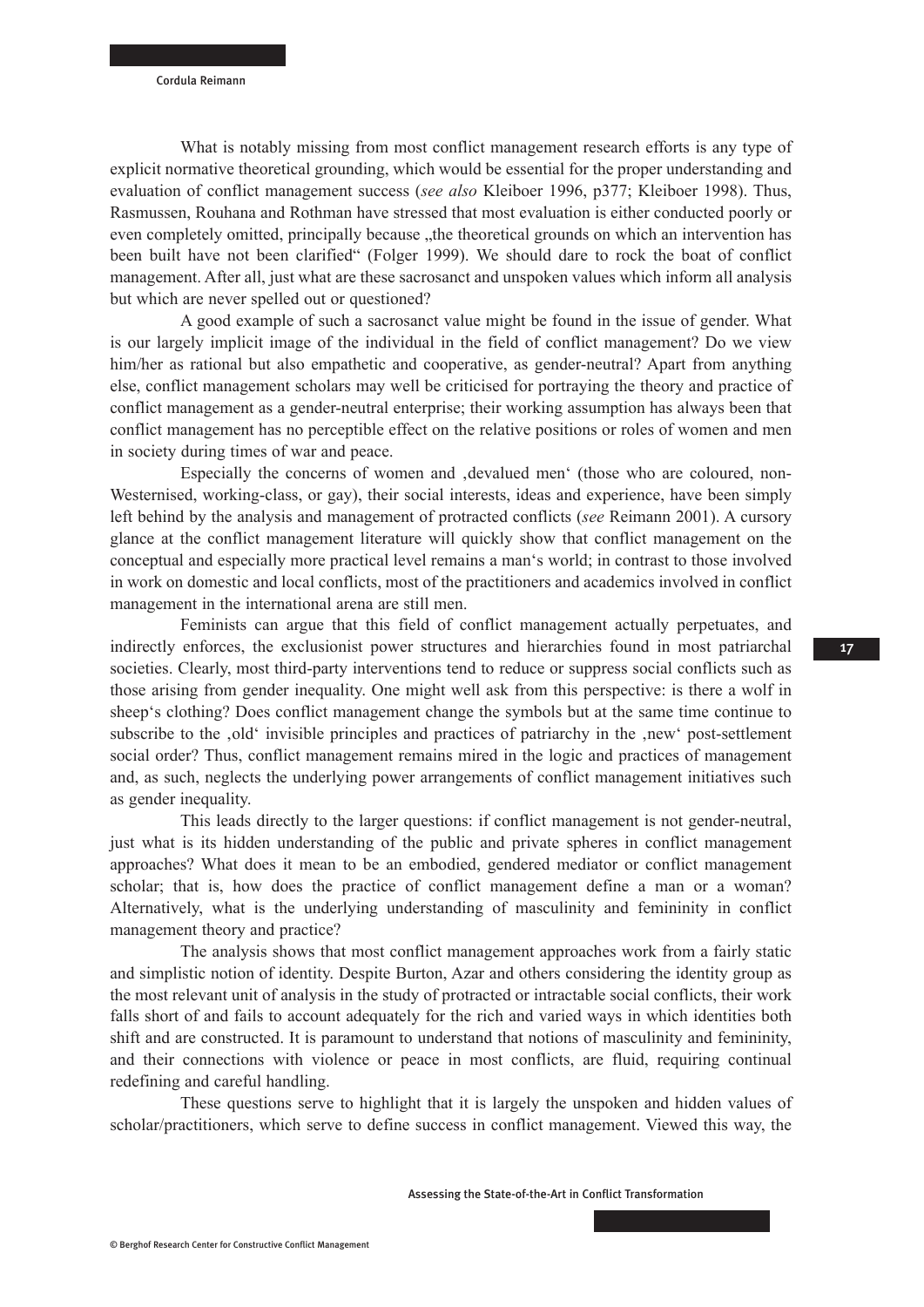concept of, for example, an effective outcome of conflict management comes to look more like a highly subjective value construction than an objective description. To label a conflict management effort as a success is, in itself, to make a value judgment.

It remains to be seen how far the ongoing discussion about Peace and Conflict Impact Assessment (PCIA) (*see* contribution of Mark Hoffman in this volume) can offer some remedy in the form of a conceptual framework for systematically classifying and evaluating the success of conflict management efforts. Critics may ask whether or not increasingly popular neat and tidy boxes of success criteria in evaluation forms are in the end little more than mere drops in a theorystarved ocean.

One might further question the degree to which arbitrarily isolated and, in my view, rather static conflict indicators can add insights to the overall picture of the unanticipated, highly complex and dynamic conflict interactions inherent in most inter-group conflicts. How might one, for example, squeeze the fluid, changing and complex identities and agencies of women to make them fit into a success or conflict indicator?

Most women are likely to experience intra-state conflicts in a rather ambiguous way. While some violent conflicts may indeed represent intermediate catalysts for women's empowerment, as women find they can successfully assume roles in the private and public spheres previously dominated by men. Nevertheless, for them, most conflicts remain above all devastating experiences, marked by gross atrocities and large-scale human rights violations such as sexual violence, rape and forced prostitution. Hence, while discussing the management of the process of women's agency in violent conflict, one must perpetually keep in mind the uneasy tension between vulnerability and victimhood on the one hand, and empowerment and emancipation on the other, always resisting the impulse to prioritise the one over the other (*see* Reimann 2001).

More generally, one can even imagine a scenario in which one has classified various and diverse conflict indicators and yet is still unable to find a satisfactory explanation for the dynamics of the systemic inner-society violence that characterises many contemporary conflicts. What, then, are the political and ethical implications of PCIA?

It would appear that most PCIAs offer only limited political and ethical guidance on how to deal with its results. This is hardly surprising, as most of the success or conflict indicators proposed to date are not situated in the wider theoretical framework of a peaceful and just society. While it seems clear that PCIA may foster the economic efficiency of development cooperation projects, it is so far ill equipped to venture into ethical and political waters, by seeking to label peacebuilding efforts as a success or failure.

Burton was one of the few in the field who dared to take up and discuss in some length the shortcomings of problem-solving approaches (Burton speaks instead of , puzzle-solving approaches"). According to Burton's approach, .... the solution is not the final end-product. It is, in itself, another set of relationships that contains its own set of problems… [P]roblem-solving frequently requires a new synthesis of knowledge or techniques and a change in theoretical structure…[T]he system of interactions is an open one, i.e. the parts are subject not merely to interaction among themselves (…) but to interaction with a wider environment over which there can be no control" (Burton 1979, p5).

This approach has some *prima facie* purchase on critical theory as an attempt at theoreticalnormative critique. Like Burton, critical theory focuses on challenging and dismantling traditional forms of problem-solving approaches by questioning "entrenched forms of social life that constrain freedom" (Devetak 1996, p148). The starting point here is, as it was for Burton, the problematisation of the origin of any given framework of institutions and social relations. And, like Burton's problem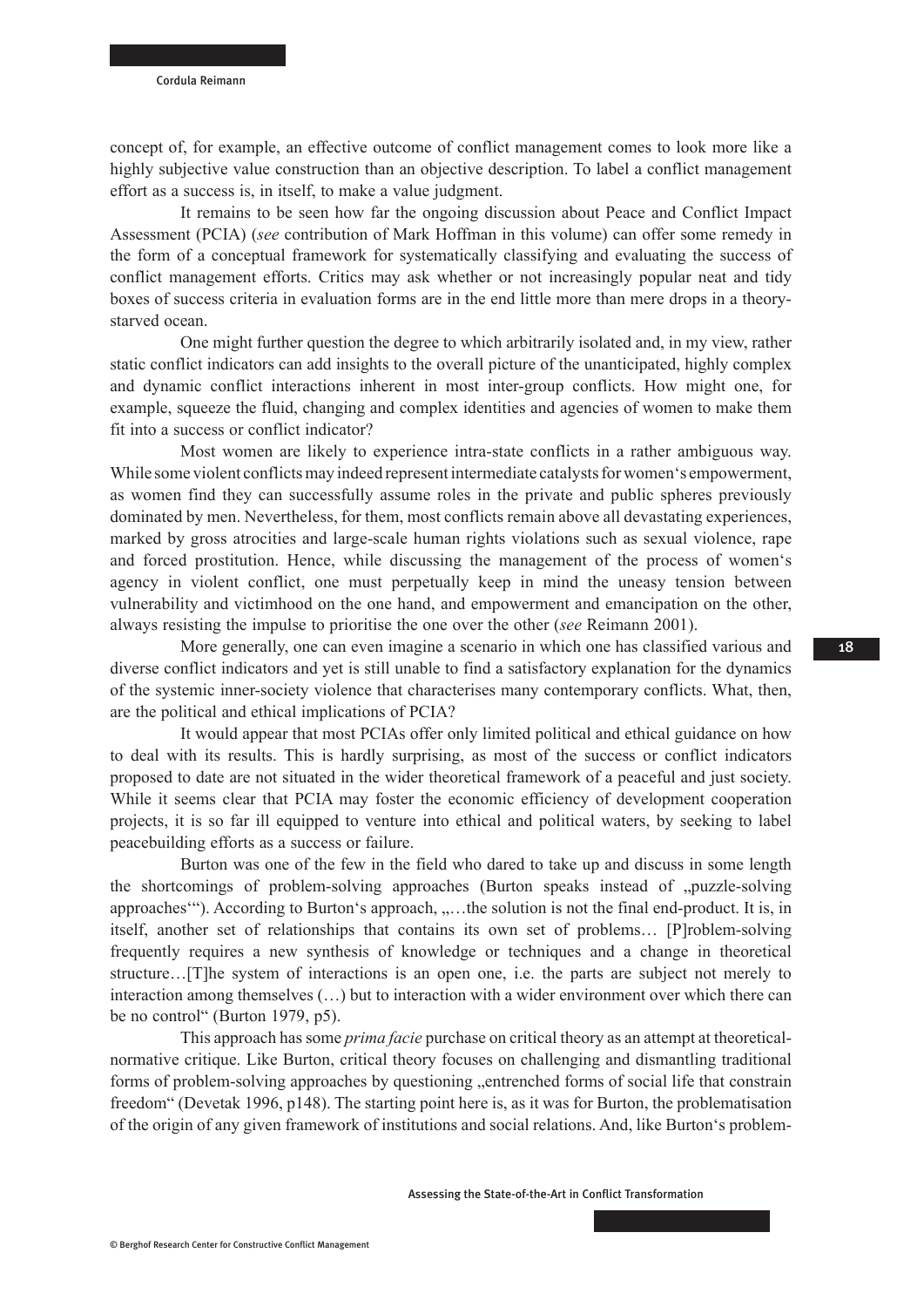solving approach, critical theory aims to then clarify possible ways to bring about social change and, thus, to transform the dominant social and political system (*see* Cox 1981, pp129-130).

Another intriguing question is how far Burton's problem-solving workshop mirrors Habermas' ,ideal speech situation'? According to Habermas' ideal speech situation, all participants have an equal opportunity to participate and raise questions. Finally, similar to Burton, Horkheimer stresses that knowledge is not simply a reflection of a concrete historical situation, but must be understood as a social force to generate social change (*see* Horkheimer 1972, p215).

Yet, Burton's anti-positivist line of argumentation somehow clashes with his wider emphasis on a positivist approach to the scientific study of conflict: most of Burton's work reflects in one way or another his search for a non-ideological model of social order in general and a valuefree concept of objective human needs in particular. In others words, Burton's credo to move "from subjectivity to theory-based objectivity" (Burton 1993, p57), turns out to be "…inappropriate because any analysis of the social world will be infused with the values of the analyst. In a world of competing values, the merits of any particular model, therefore, are not self-evident. No model is free from ideology. Since John Burton wishes to change the world, he has no alternative but to make the argument for change in ideological terms. It is counter-productive to dress one's values in natural science garb. A non-ideological model of social order is a chimera which it is a mistake to claim or pursue" (Little 1984, p95).

## 5. Ongoing Questions and Challenges

This chapter has aimed to clarify that the still dominant Anglo-American empiricist methodology, which seeks to combine scientific methods with policy oriented judgements, as put forward by Burton or Bercovitch, borrows heavily from conventional scientific theories of causality. Thus, the split between fact and value, so prevalent in social science, is accepted as given and somehow inevitable, and most research in conflict management leaves this seemingly irrevocable separation between facts and values unchallenged.

This in turn explains why dichotomous thinking is so prevalent in most conflict management research. This brief review of the conflict management literature suggests that much research has for far too long, unfortunately, been based on flawed dichotomies such as those between objectivity and subjectivity, between conflict settlement and conflict resolution strategies, and between impartiality and partiality (*see also* Beckett 1997).

There is a very real need for the field of conflict management and conflict transformation to open itself up to the wider debates of social and political theory, seeking especially to integrate approaches which attempt to bridge dichotomous thinking and theorising by use of insights drawn from feminism, critical theory and social constructivism (*see* Reimann 2001, for a discussion of the likely success of a more gender-sensitive approach to conflict management). Further discussion, both in and outside the fields of conflict management and transformation, will make it clear how far wider debates in social and political theory have begun to make important inroads into and ground-breaking contributions to the overall field.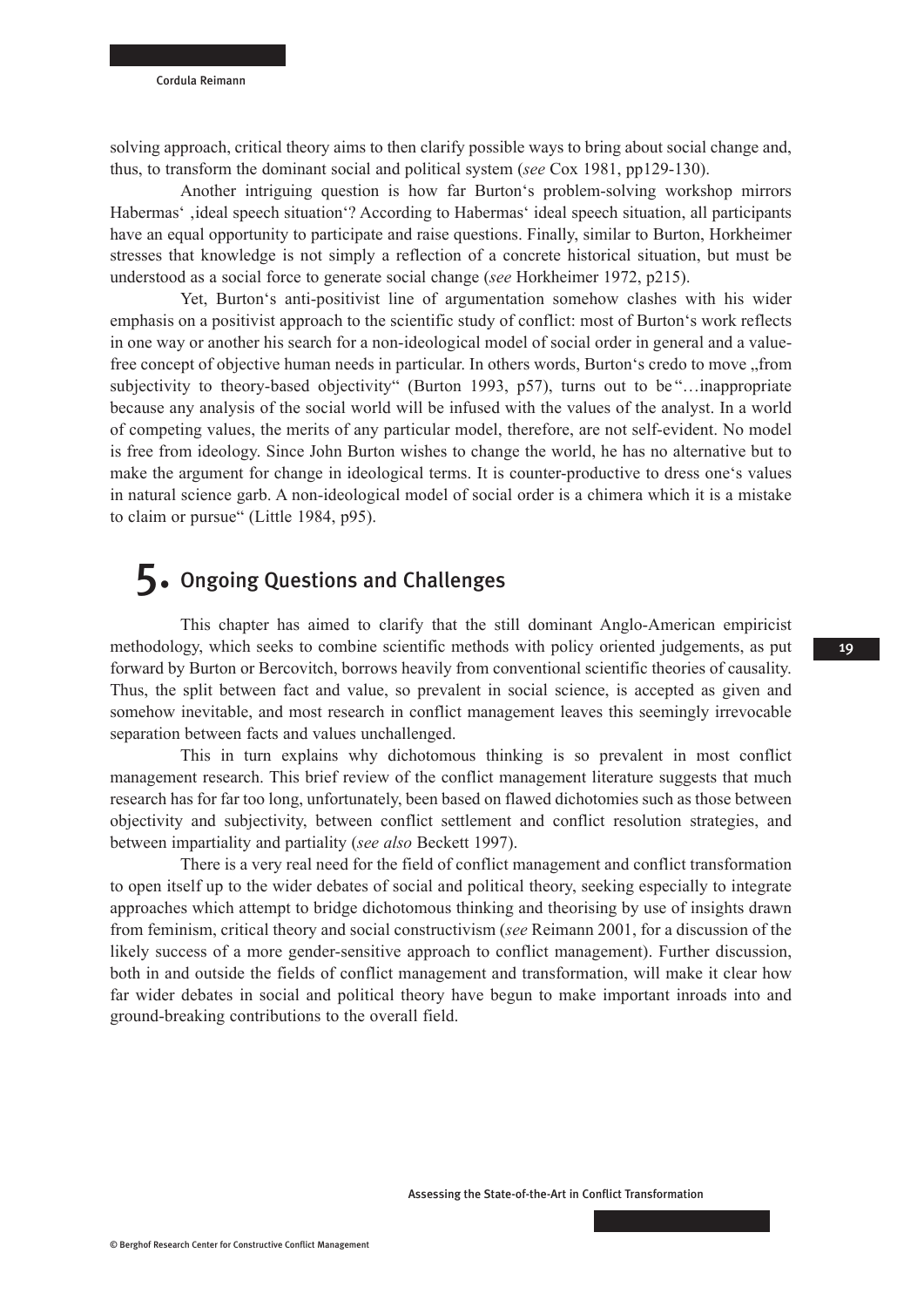# 6. Reference and Further Reading

Azar, Edward E. 1990. *The Management of Protracted Social Conflict*, Hampshire: Dartmouth.

- Banks, Michael (ed.) 1984. *Conflict in World Society: A New Perspective on International Relations*, Brighton: Wheatsheaf.
- Banks, Michael and Christopher R. Mitchell 1991. *A Handbook of the Analytical Problem-solving Approach*, Fairfax, Va: Institute for Conflict Analysis and Resolution.
- Beckett, Gavin 1997. "Social Theory and the Theory and Practice of Conflict Resolution.", *in* Broadhead, op.cit., 59–86.
- Bennett, D. Scott 1996. "Security, Bargaining and the End of Interstate Rivalry," *International Studies Quarterly*, 40, 2: 157–184.
- Bercovitch, Jacob 1992. "The Structure and Diversity of Mediation in International Relations", *in* Bercovitch and Rubin, op. cit., 10–21.
- Bercovitch, Jacob 1984. *Social Conflicts and Third Parties: Strategies of Conflict Resolution*, Boulder, Co: Westview.
- Bercovitch, Jacob (ed.) 1996. *Resolving International Conflicts: The Theory and Practice of Mediation*, Boulder, Co: Lynne Rienner.
- Bercovitch, Jacob 1997. "Mediation in International Conflict," *in* Zartman and Rasmussen, op. cit., 133.
- Bercovitch, Jacob and Jeffrey Rubin (eds.) 1992. *Mediation in International Relations. Multiple Approaches to Conflict Management*, London: St. Martin's Press.
- Bercovitch, Jacob and R. Wells 1993. "Evaluating Mediation Strategies: A Theoretical and Empirical Analysis", *Peace and Change*, 18, 3–25.
- Bloomfield, David 1997. P*eacemaking Strategies in Northern Ireland: Building Complementarity in Conflict Management Theory*, New York: St. Martin's Press.
- Bomers, Gerald B.J. and Richard B. Peterson (eds.) 1982. *Conflict Management and Industrial Relations*, Boston, The Hague and London: Kluwer/Nijhoff Publishing.
- Brams, S.J. 1990. *Negotiation Games: Applying Game Theory to Bargaining and Arbitration*, New York: Routledge.
- Broadhead, Lee-Anne (ed.) 1997. *Issues in Peace Research 1997–98*, Bradford: Department of Peace Studies, University of Bradford.
- Burchill, Scott and Andrew Linklater (eds.) 1996. *Theories of International Relations*, London: Macmillan Press.
- Burton, John 1968. *Systems, States, Diplomacy and Rules*, Cambridge: Cambridge University Press.
- Burton, John 1969. *Conflict and Communication: The Use of Controlled Communication in International Relations*, London: Macmillan.
- Burton, John 1972. *World Society*, London: Macmillan.
- Burton, John 1979. *Deviance, Terrorism and War: The Process of Solving Unsolved Social and Political Problems*, Oxford: Martin Robertson Press.
- Burton, John 1987. *Resolving Deep-Rooted Conflicts: A Handbook*, Lanham, Md: University Press of America. Burton, John (ed.) 1990. *Conflict: Human Needs Theory*, London: Macmillan.
- Burton, John 1993. "Conflict Resolution as a Political Philosophy", *in* Sandole and van der Merwe, op. cit.
- Burton, John and Frank Dukes (eds.) 1990. *Conflict: Readings in Management and Resolution*, London: Macmillan.
- Bush, R. A. Baruch and Joe Folger 1994. *The Promise of Mediation: Responding to Conflict Through*

Assessing the State-of-the-Art in Conflict Transformation

20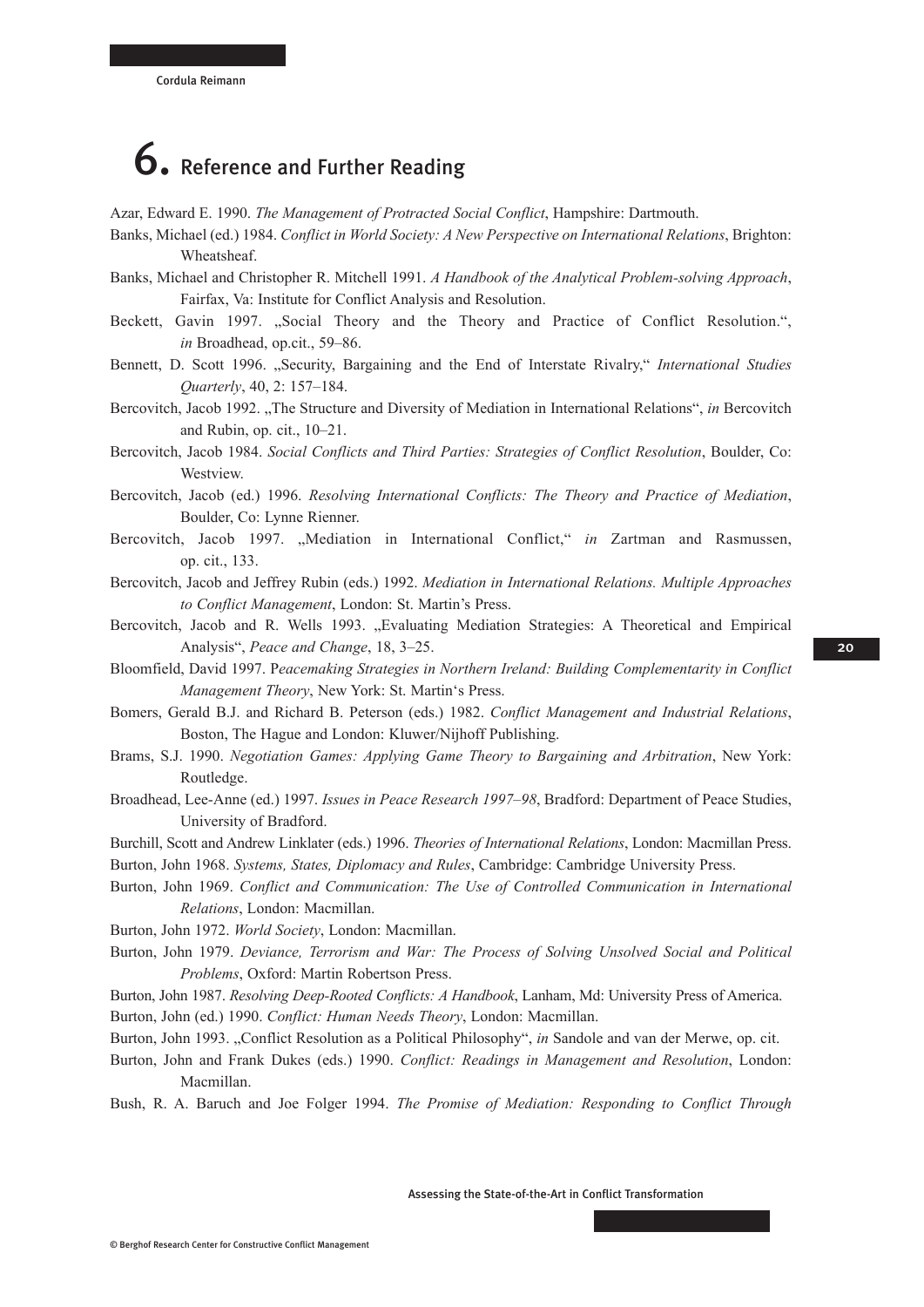*Empowerment and Recognition*, San Francisco: Jossey-Bass.

- Charles Stewart Mott Foundation 1999. *Reaching for Peace: Lessons Learned from Mott Foundation´s Conflict Resolution Grantmaking, 1989-1998*, Evaluation conducted by CDR Associates and the Berghof Research Center for Constructive Conflict Management, Flint, Michigan: Charles Stewart Mott Foundation.
- Clements, Kevin 1998. "A Field in Tension: From Alternative Dispute Resolution to Conflict Transformation," *in* Pressis and Fougere, op. cit., 129–148.
- Corbin, Jane 1994. *The Norway Channel: The Secret Talks that Led to the Middle East Peace Accord*, New York: Atlantic Monthly Press.
- Coser, Lewis A. 1956. *The Functions of Social Conflict*, New York: Free Press.
- Cox, Robert W. 1981. "Social Forces, States and World Orders: Beyond International Relations Theory", Millennium, 10, 2, 126–155.
- Cox, Robert W. 1983. "Gramsci, Hegemony, and International Relations: An Essay in Method", *Millennium*, 12, 2, 162–175.
- Curle, Adam 1971. *Making Peace*, London: Tavistock Publications.
- Dahrendorf, Ralf 1957. "Towards a Theory of Social Conflict", *Journal of Conflict Resolution* 2, 2, 170– 183.
- Dahrendorf, Ralf 1994. *Der moderne soziale Konflikt. Essays zur Politik der Freiheit*, München: DTV.
- Devetak, Richard 1996. "Critical Theory," in Burchill et. al., op. cit., 210–251.
- Diamond, Louise and John McDonald 1996. *Multi-Track Diplomacy: A Systems Approach to Peace*, Washington, DC: Kumarian Press.
- European Platform for Conflict Prevention and Transformation 1998. *Prevention and Management of Violent Conflicts. An International Directory*, Utrecht: European Platform for Conflict Prevention and Transformation (in cooperation with PIOOM and the Berghof Research Center for Constructive Conflict Management).
- European Centre for Conflict Prevention 1999 *People Building Peace: 35 Inspiring Stories from around the World*, Utrecht: European Centre for Conflict Prevention (in co-operation with the International Fellowship of Reconciliation (IFOR) and the Coexistence Initiative of State of the World Forum).
- Featherstone, A. Betts 1991. "The Problem-Solving Workshop in Conflict Resolution," in Woodhouse, op. cit., 252–255.
- Fetherston, A. Betts 2000. *From Conflict Resolution to Transformative Peacebuilding: Reflections from Croatia. Working Paper 4 (April)*, Bradford: University of Bradford.
- Fetherston, A. Betts and A. C. Parkin 1997. "Transforming Violent Conflict: Contributions from Social Theory." *in* Broadhead, op. cit., 19–57.
- Fisher, Roger and W. Ury 1981. *Getting to Yes: How to Negotiate Without Giving In*, London: Arrow Books.
- Fisher, Ronald J. 1972. "Third Party Consultation: A Method for the Study and Resolution of Conflict," *Journal of Conflict Resolution* 16, 1, 67-94.
- Fisher, Ronald J. 1983. "Third Party Consultation as a Method of Conflict Resolution: A Review of Studies," *Journal of Conflict Resolution* 27, 2, 301–334.
- Fisher, Ronald J. 1997a. *Interactive Conflict Resolution*, Syracuse, NY: Syracuse University Press.
- Fisher, Ronald J. 1997b. "Interactive Conflict Resolution," *in* I.W. Zartman & J.L. Rasmussen (eds.), op. cit., 239-272.
- Fisher, Ronald J. and Loraleigh Keashly 1991. "The Potential Complementarity of Mediation and Consultation within a Contingency Model of Third Party Intervention," *Journal of Peace Research* 28, 1, 29–42.
- Folger, Joseph P. 1999. "Evaluating Evaluation in Ethnic Conflict Resolution: Themes from, and Commentary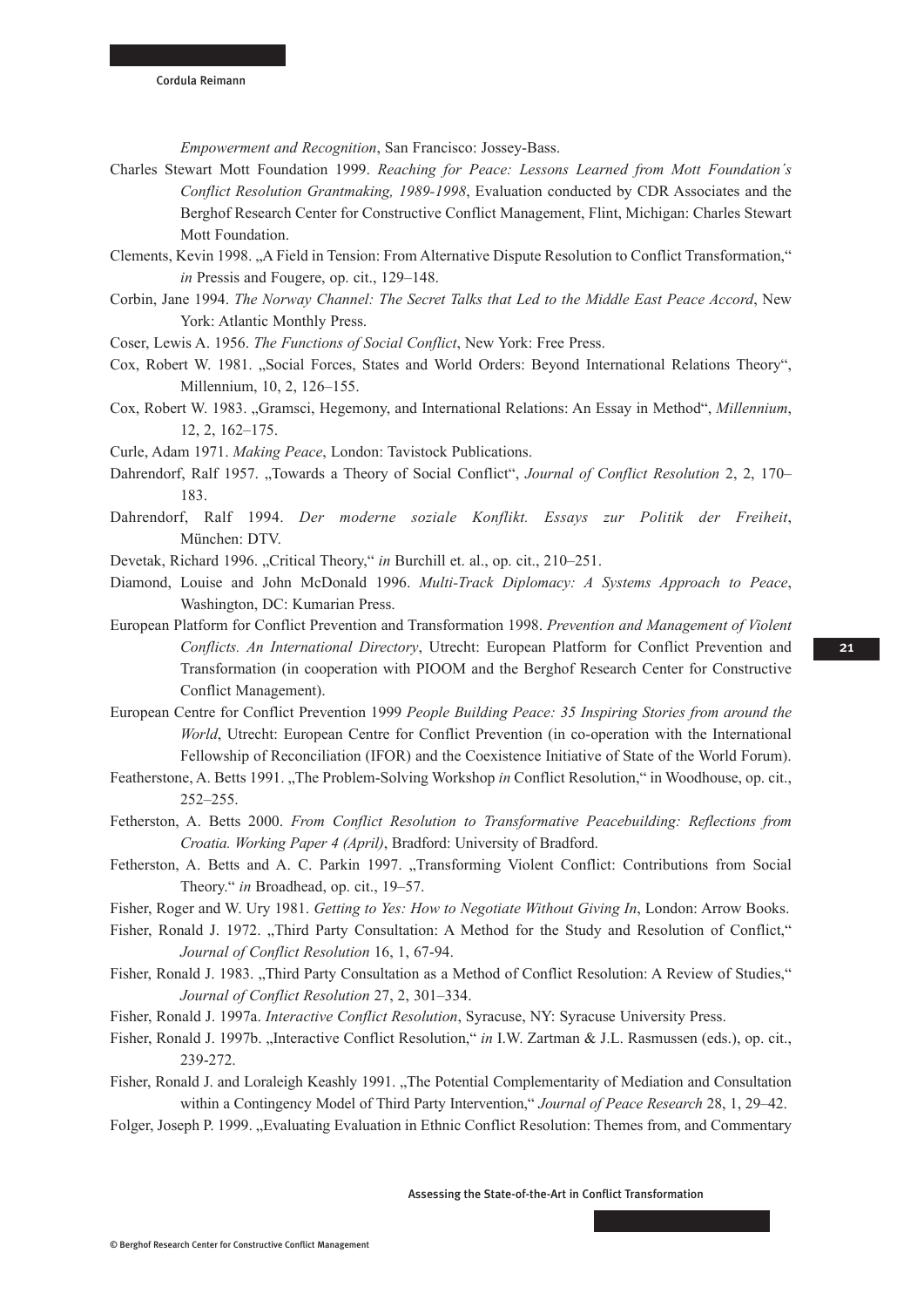on, the Haverford-Bryn Mawr Conference," *in* Ross and Rothman, op. cit., 214.

- Folger, Joseph P. and Tricia S. Jones 1994. *New Directions in Mediation: Communication Research and Perspectives,* London: Sage Publications.
- Galtung, Johan 1996. *Peace By Peaceful Means: Peace and Conflict, Development and Civilization*, London: Sage Publications and Oslo: PRIO.
- Gandhi, M.K. 1938. *Hind Swaraj, or Indian Home Rule*, Ahmedabad: Navajivan Publishing House.
- Gandhi, M.K. 1950. *Satyagraha in South Africa*, Ahmedabad: Navajivan Publishing House.
- Glasl, Friedrich 1982. "The process of Conflict Escalation and Roles of Third Parties," in Bomers and Peterson, op. cit., 119–140.
- Hill, Barbara 1982. "An Analysis of Conflict Resolution Techniques: From Problem-Solving Workshops to Theory," *Journal of Conflict Resolution* 26, 1, 109–138.
- Horkheimer, Max 1972. *Critical Theory*, New York: Seabury Press.
- Jabri, Vivienne 1990. *Mediating Conflict: Decision-Making and Western Intervention in Namibia, Manchester*: Manchester University Press.
- Jabri, Vivienne 1996. *Discourses on Violence: Conflict Analysis Reconsidered*, Manchester: Manchester University Press.
- King, Martin Luther 1963. *Why We Can't Wait?*, New York: New American Library.
- Kleiboer, Marieke 1996. "Understanding the Success and Failure of International Mediation," *Journal of Conflict Resolution* 40, 2, 360–389.
- Kleiboer, Marieke 1998. *Multiple Realities of International Mediation*, Boulder, Co. and London: Rienner.
- Lederach, John Paul 1995. *Preparing for Peace: Conflict Transformation Across Cultures*, New York: Syracuse University Press.
- Lederach, John Paul 1997. *Building Peace. Sustainable Reconciliation in Divided Societies*, Washington, D.C.: United States Institute of Peace Press.

- Lederach, John Paul 1999. "Justpeace: The Challenges of the 21st Century," *in* European Centre for Conflict Prevention 1999, op.cit.
- Lewer, Nick 1999. *International Non-Governmental Organisations and Peacebuilding Perspectives from Peace Studies and Conflict Resolution. Working Paper 3 (October)*, Bradford: University of Bradford.
- Little, Richard 1984. "The Decision Maker and Social Order: The End of Ideology or the Pursuit of a Chimera?," *in* Banks, op. cit., 78–95.
- McCarthy, Ronald M. and Gene Sharp 1997. *Nonviolent Action. A Research Guide*, New York and London: Garland Publishing, Inc.
- Miall, Hugh 1992. *The Peacemakers: Peaceful Settlements of Disputes since 1945*, London: Macmillan.
- Miall, Hugh, Oliver Rambotham, and Tom Woodhouse 1999. *Contemporary Conflict Resolution*, Cambridge: Polity Press.
- Mitchell, Chris 1981. *The Structure of International Conflict*, London: Macmillan.
- Mitchell, Chris 1991. "Recognising Conflict," *in* Woodhouse, op. cit.
- Mitchell, Chris 1993. "Problem-solving Exercises and Theories," *in* Sandole and van der Merwe, op. cit., 83.
- Moore, Christopher W. 1986. *The Mediation Process: Practical Strategies for Resolving Conflict*, San Francisco: Jossey-Bass.
- Nicholson, Michael 1992. *Formal Theories in International Relations*, Cambridge: Cambridge University Press.
- Prein, Hugo 1994. "A Contingency Approach for Conflict Intervention," *Group and Organisation Studies* 9, 1, 81–102.
- Pressis, Rosemary du and Geoff Fougere (eds.) 1998. *Politics, Policy and Practice: Essays in Honour of Bill Willmott*, Christchurch, New Zealand: University of Canterbury.